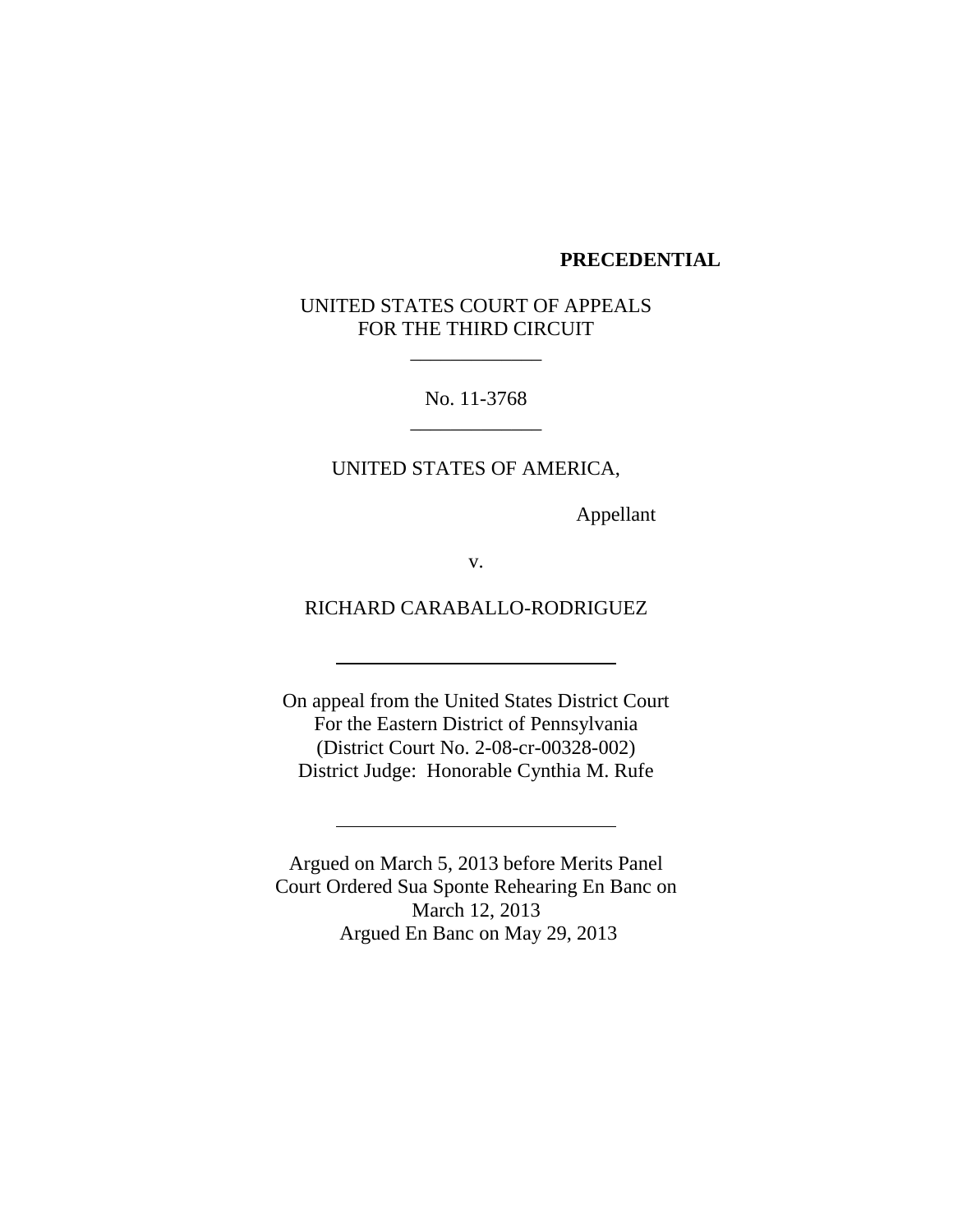# Before: McKEE, Chief Judge, SCIRICA, RENDELL, AMBRO, FUENTES, SMITH, FISHER, CHAGARES, JORDAN, HARDIMAN, GREENAWAY, JR., VANASKIE and SHWARTZ, Circuit Judges.

(Filed: August 8, 2013)

Zane David Memeger, Esquire United States Attorney Robert Zauzmer, Esquire **(Argued)** Assistant United States Attorney Chief of Appeals Joseph T. Labrum, III, Esquire Office of United States Attorney 615 Chestnut Street, Suite 1250 Philadelphia, PA 19106

Counsel for Appellant

Christopher D. Warren, Esquire **(Argued)** 1500 Walnut Street, Suite 1900 Philadelphia, PA 19102

Counsel for Appellee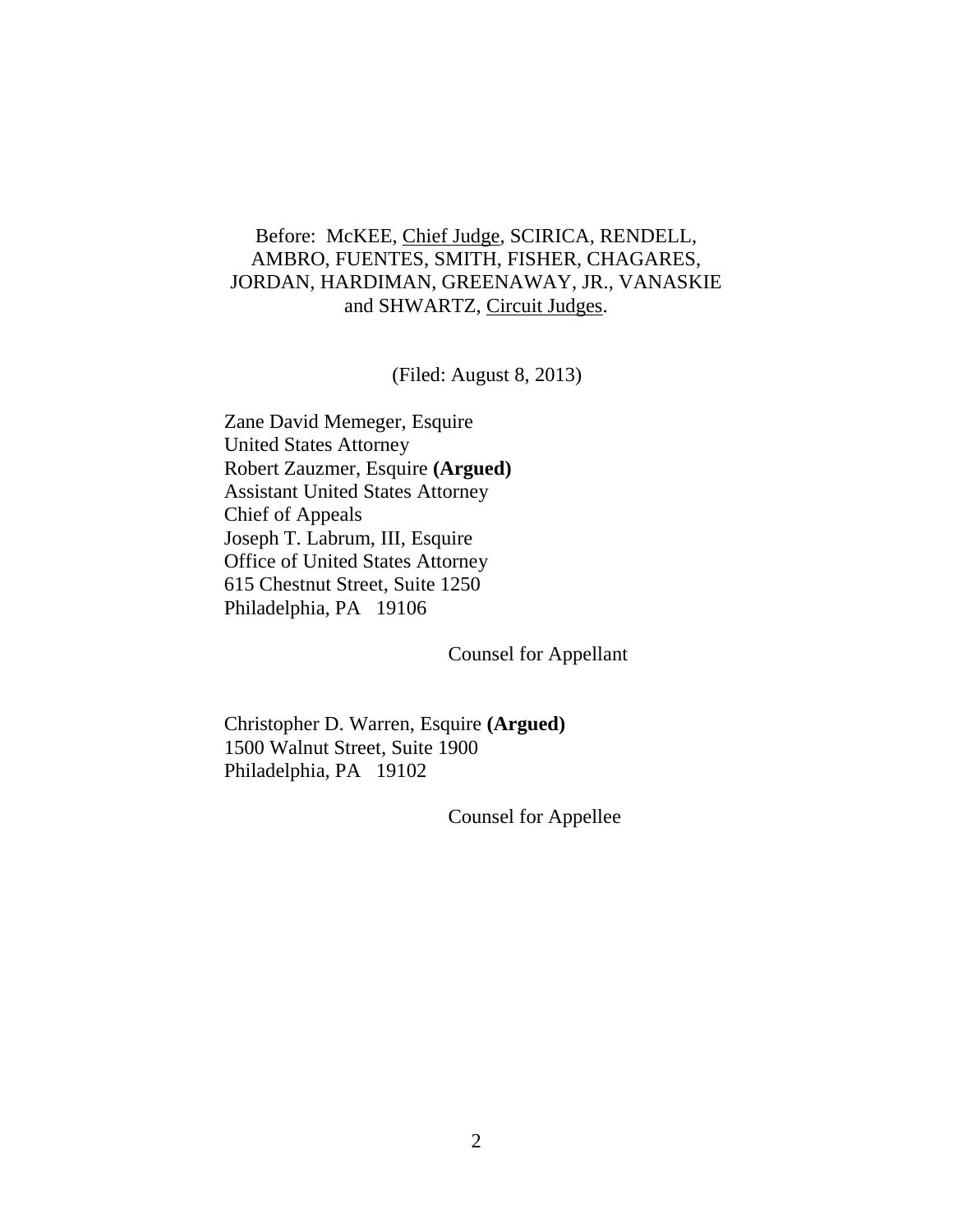## O P I N I O N

#### **RENDELL,** Circuit Judge:

This case is the last in a long line of cases in which the parties and the district courts have had to divine whether, notwithstanding the jury's guilty verdict, there was sufficient evidence—and whether we would conclude there was sufficient evidence—for the jury to have determined that the defendant knew that the object of the conspiracy in which he participated was a controlled substance, as opposed to some other type of contraband. We say that this case is "the last" because, after considerable thought, we have concluded that, in many of these opinions, we failed to apply the deferential standard the law requires on review of sufficiency of the evidence challenges. In those cases, we employed what we have called a "strict approach"—which has been criticized by other judges and commentators<sup>1</sup>—and in doing so, failed to apply the proper deferential standard that we routinely apply in reviewing other criminal cases when a defendant challenges the sufficiency of the evidence.

<sup>1</sup> *See, e.g.*, *United States v. Sliwo*, 620 F.3d 630, 641 n.3 (6th Cir. 2010) (Katz, J., dissenting); Diana Eisner Lipschutz, Comment, *"Are You Telling Me Those Computer Chips Were Really Heroin?": A Look at the Third Circuit's Scope of Appellate Review for Accomplice Liability in Controlled Substances Crimes*, 82 Temp. L. Rev. 497, 519 (2009).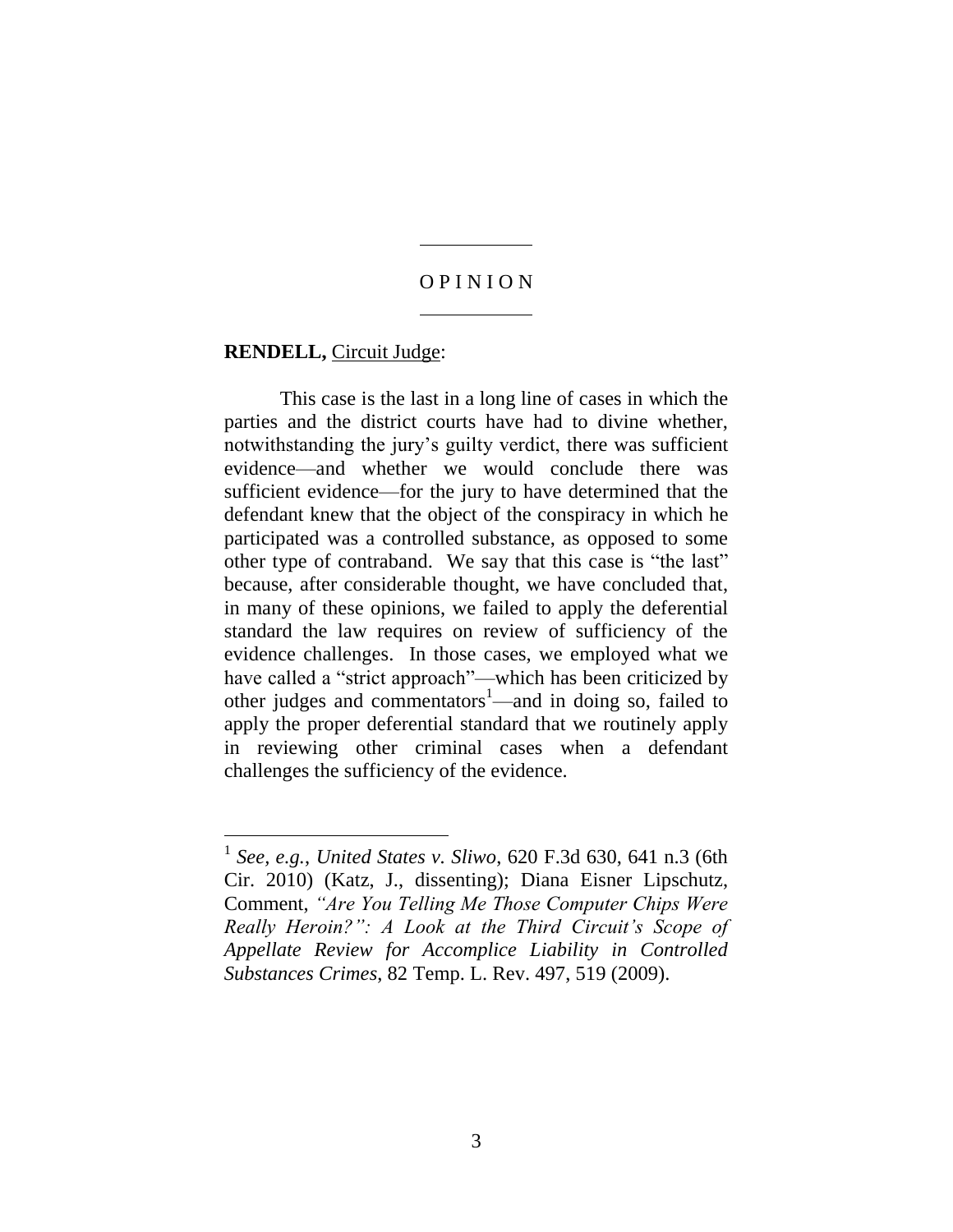A jury concluded that Defendant Richard Caraballo-Rodriguez knew that he was transporting a controlled substance when he participated in a conspiracy to transport approximately five million dollars' worth of cocaine from San Juan, Puerto Rico to Philadelphia, Pennsylvania.<sup>2</sup> Relying on the reasoning of our previous opinions in considering Caraballo-Rodriguez's post-trial motion for acquittal, the District Court disagreed with the jury's verdict because "the evidence only shows that Caraballo-Rodriguez knew that he was being entrusted with a large suitcase which could contain [] a 'wide variety of contraband items . . . including stolen jewelry, laundered money, stolen computer chips, and counterfeiting plates.'" (Supp. App. 44 (quoting *United States v. Idowu*, 157 F.3d 265, 268 (3d Cir. 1998)).) The District Court therefore granted Caraballo-Rodriguez's motion and entered a judgment of acquittal.

After hearing oral argument in this case, we voted to rehear the case en banc to address "our circuit's seemingly

 $2$  In this case, the government requested that the jury be instructed on willful blindness, which the District Court granted. Thus, the government could satisfy the "knowledge" requirement by demonstrating actual knowledge or willful blindness, which is "a subjective state of mind that is deemed to satisfy a scienter requirement of knowledge." *United States v. Wert-Ruiz*, 228 F.3d 250, 255 (3d Cir. 2000). Willful blindness, however, "is not to be equated with negligence or lack of due care. . . . [Rather,] the defendant himself [must have been] subjectively aware of the high probability of the fact in question, and not merely that a reasonable man would have been aware of the probability." *Id*; *see also* note 7, *infra*.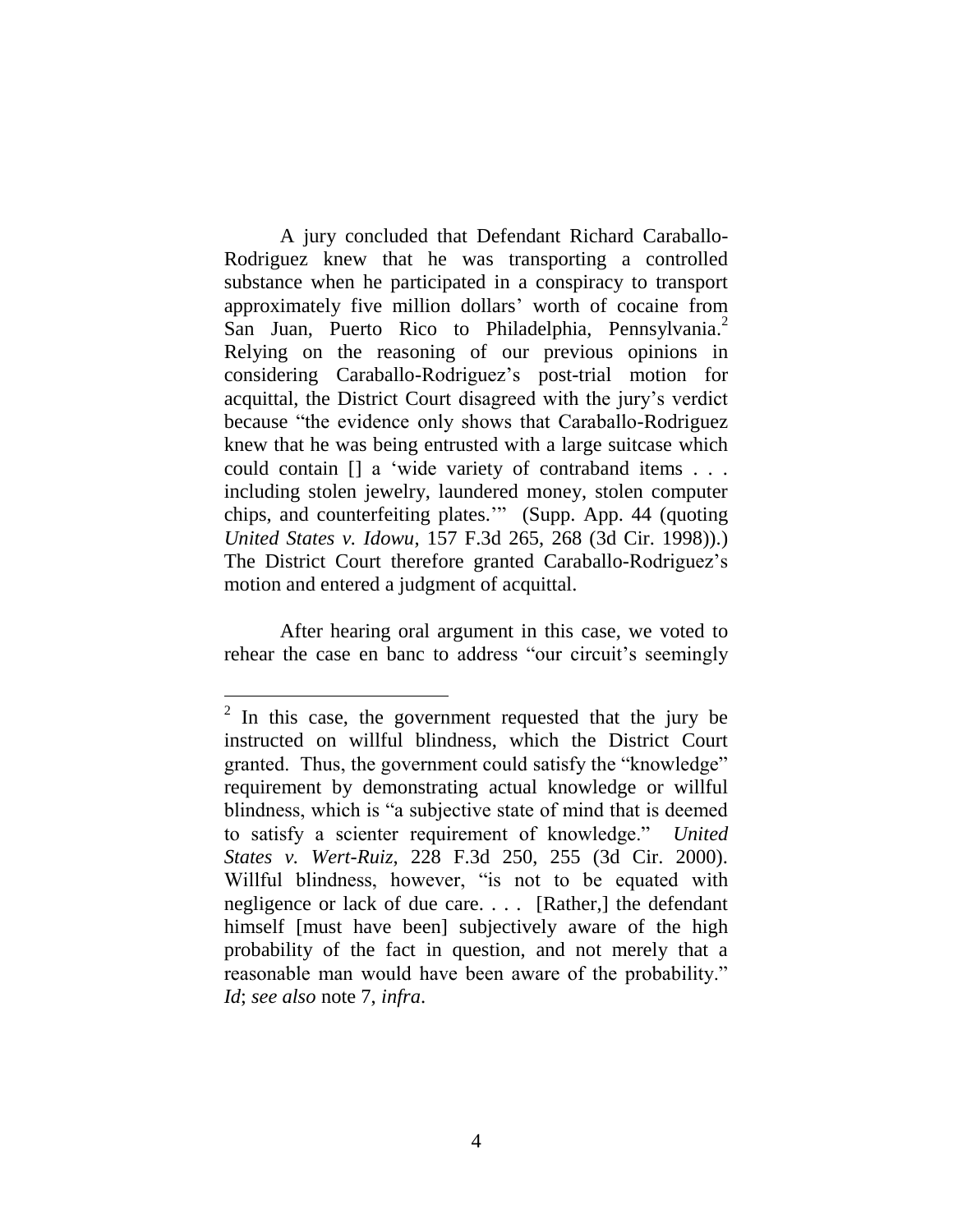paradoxical standard of review" on sufficiency of the evidence challenges in drug conspiracy cases. *United States v. Boria*, 592 F.3d 476, 488 n.12 (3d Cir. 2010) (Fisher, J., concurring). We did so to decide whether our review in this discrete area should follow form with the "strict approach" established by our precedent, or whether we will reestablish a familiar course with respect to sufficiency of the evidence challenges in other situations. We have decided to do the latter, returning to the deferential review standard we normally apply.

For the reasons that follow, we will vacate the District Court's order and remand for further proceedings consistent with this opinion.

# **I**.

On May 1, 2008, Appellee Richard Caraballo-Rodriguez and one of his co-defendants, Luis Deya-Diaz, triggered the suspicion of the Drug Enforcement Administration ("DEA") when they purchased last-minute one-way airplane tickets from San Juan, Puerto Rico to Philadelphia International Airport in cash, checked no luggage, and held no carry-on baggage.<sup>3</sup> As a result, DEA agents in Philadelphia organized a surveillance team at the airport.

Despite not having checked any baggage, both Deya-Diaz and Caraballo-Rodriguez proceeded to the baggage claim after deplaning. Another co-defendant, Juan Cordero,

 $\overline{a}$ 

 $3$  Deya-Diaz testified that he "had like an overnight bag with [him]." (Supp. App. 322.)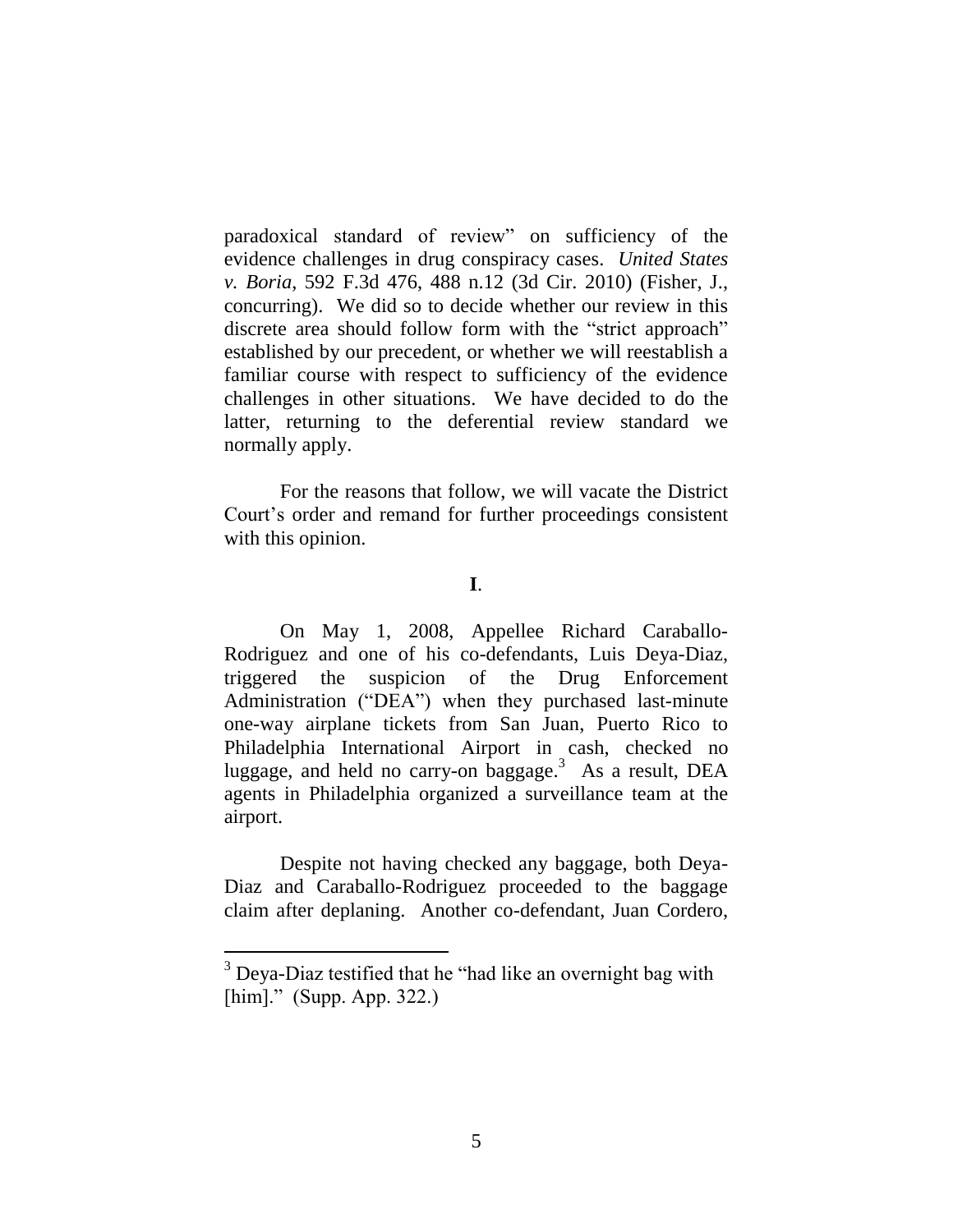met the two men at the baggage claim. Deya-Diaz retrieved two suitcases bearing distinctive markings from the baggage carousel and followed Cordero out of the terminal and into a parking garage. Caraballo-Rodriguez stayed in the baggage claim area by himself, collected two additional suitcases with distinctive markings, and then walked with the suitcases to the parking garage.

In the parking garage, two vehicles were parked near each other—a Suburban and a minivan. Deya-Diaz and Caraballo-Rodriguez were each responsible for delivering the suitcases to the Suburban and were then directed by Cordero to get in the minivan. DEA agents then observed the two vehicles leave the parking garage, going opposite directions on Interstate 95. A man named Wilfredo Aquino drove the Suburban northbound, and Cordero drove the minivan southbound with Deya-Diaz and Caraballo-Rodriguez as passengers.

Aquino was pulled over in the Suburban shortly after leaving the airport. The state trooper who pulled him over obtained consent to search the vehicle and found the four suitcases in the back. According to the trooper, the bags were quite heavy.<sup>4</sup> He then broke the locks on the suitcases and saw bricks of cocaine packed in the suitcases. A search warrant subsequently confirmed that two of the suitcases had

<sup>&</sup>lt;sup>4</sup> Specifically, the state trooper testified: "I can't remember exactly now whether I pushed them, or drug them, or tried to move them, and it was like they didn't move, I mean it was heavy. I'm like well, that's not clothes, that's for sure, there's no way." (Supp. App. 125.)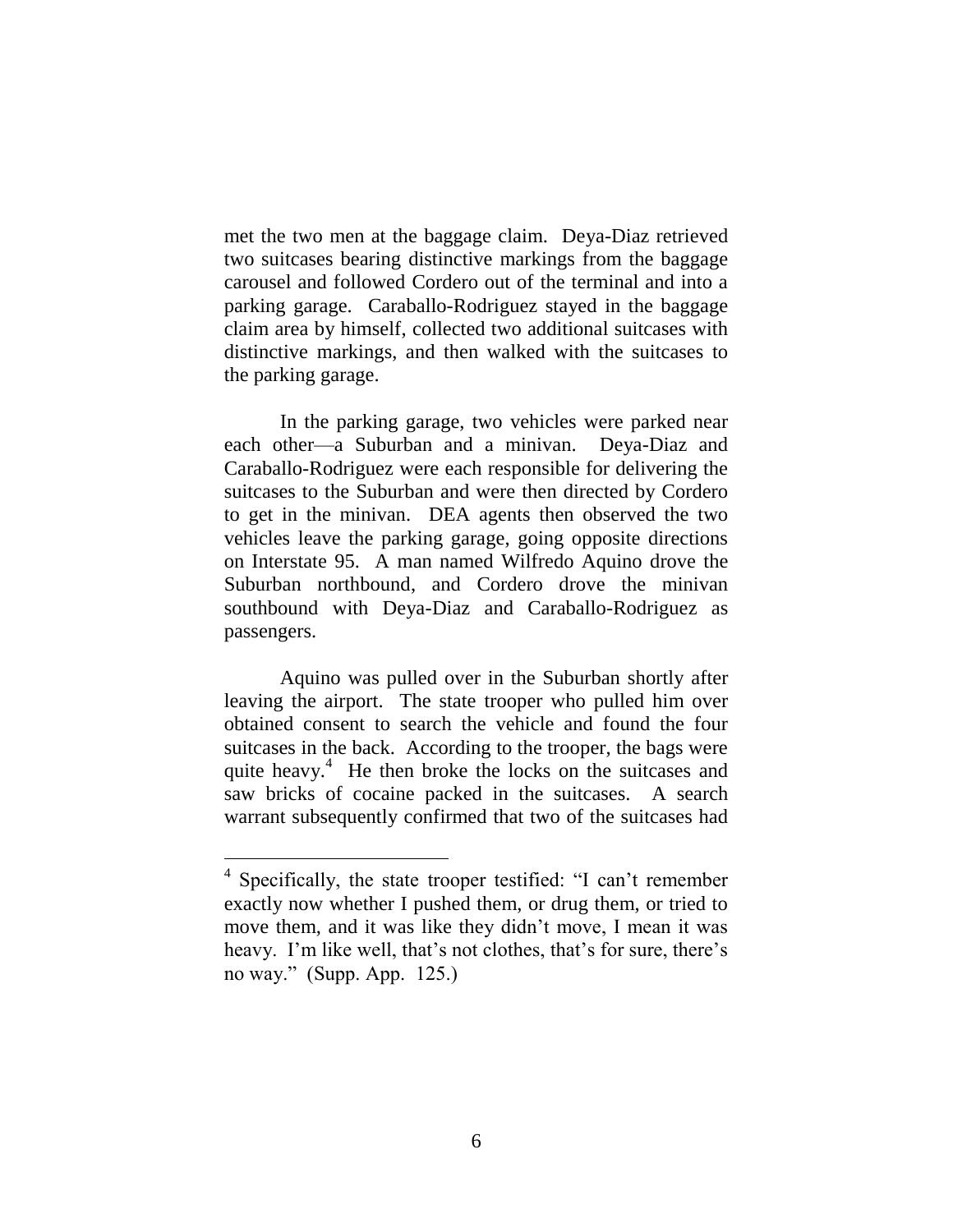twelve kilograms each of cocaine, and the other two suitcases had thirteen kilograms of cocaine each. In total, there were nearly fifty kilograms of cocaine between the four bags.<sup>5</sup> An expert testified that the shipment had a retail value of approximately \$5 million.

Meanwhile, the minivan driven by Cordero was stopped by state troopers on I-95 South after a state trooper observed the minivan swerve between lanes and take evasive actions. Cordero, Deya-Diaz, and Caraballo-Rodriguez were all taken into custody. The agents recovered cell phones from the men upon arrest—Cordero's phone was missing the chip that stores information and call history because Cordero had thrown the chip out of the driver-side window before being pulled over. Deya-Diaz was carrying \$456 in cash, Caraballo-Rodriguez had \$33 in cash, and Cordero had \$1,173 in cash. At the police barracks, only Deya-Diaz gave a statement—he provided a story about his reasons for traveling to Philadelphia, claiming that he was going to Cordero's house in either New Jersey or New York, and that he had no idea that Caraballo-Rodriguez was also meeting Cordero at the airport.

A grand jury in the Eastern District of Pennsylvania returned an indictment charging Caraballo-Rodriguez, Cordero, and Deya-Diaz with conspiring to distribute cocaine, in violation of 21 U.S.C. § 846, possession of cocaine with the intent to distribute, and aiding and abetting possession

 $\overline{a}$ 

 $<sup>5</sup>$  The parties stipulated that a laboratory test found that the</sup> total quantity of all the cocaine was 49.1 kilograms, with a cocaine purity of 76%.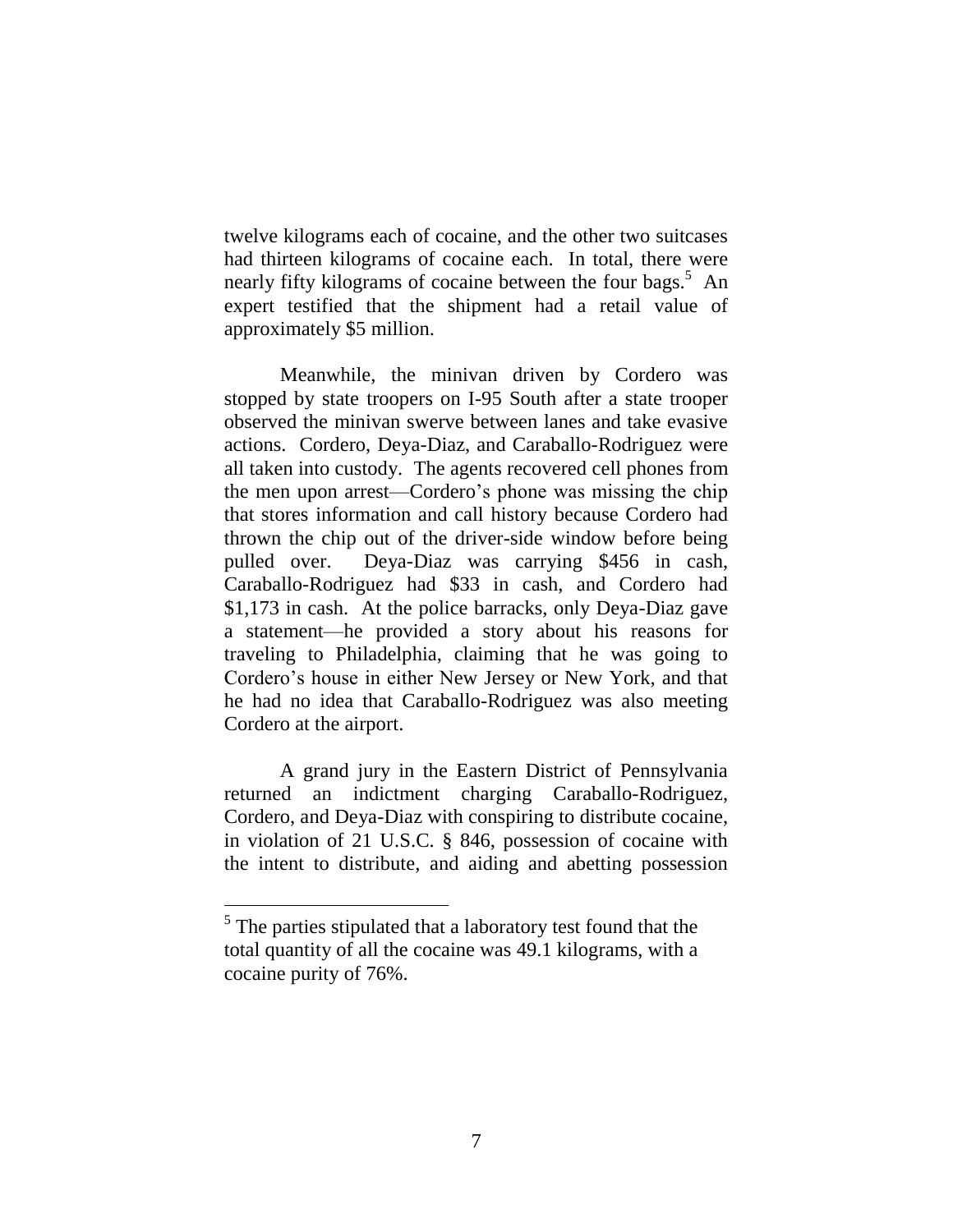with intent to distribute cocaine in violation of 21 U.S.C.  $§ 841(a)(1)$  and 18 U.S.C. § 2. Deya-Diaz subsequently entered a guilty plea and testified against Caraballo-Rodriguez and Cordero, who both proceeded to trial and were tried jointly. 6

While on the stand, Deya-Diaz recanted the story he gave at the police barracks and testified that he had previously acted as a courier, shuttling cash between Puerto Rico and New York. Before September 11, 2001, Deya-Diaz would travel with large amounts of cash strapped to his body; after September 11, he transported suitcases with cash from North America to Puerto Rico. Although Deya-Diaz had transported cash on several prior occasions, he testified that he had not knowingly transported drugs before. According to Deya-Diaz, in April 2008, an unidentified Dominican male known to Deya-Diaz as "Domi" called him and offered him \$5,000 to fly to from Puerto Rico to Philadelphia and pick up two suitcases at the Philadelphia airport. Domi told Deya-Diaz that someone would recognize him at the airport and take him to the parking garage, where Deya-Diaz would turn over the suitcases. The trip was originally planned for April 25, 2008. Before the flight, Deya-Diaz met Domi in Puerto Rico, and Domi repaid Deya-Diaz for the plane tickets, showed him the suitcases he was to retrieve in Philadelphia, asked Deya-Diaz to describe what he would wear at the airport, and told Deya-Diaz that he would be paid \$5,000 when he arrived in New York, after being driven from the Philadelphia airport. Domi subsequently called Deya-Diaz

 $\overline{a}$ 

<sup>6</sup> After a magistrate judge found that there was not probable cause to support the arrest of Aquino, the prosecution did not charge Aquino in the indictment.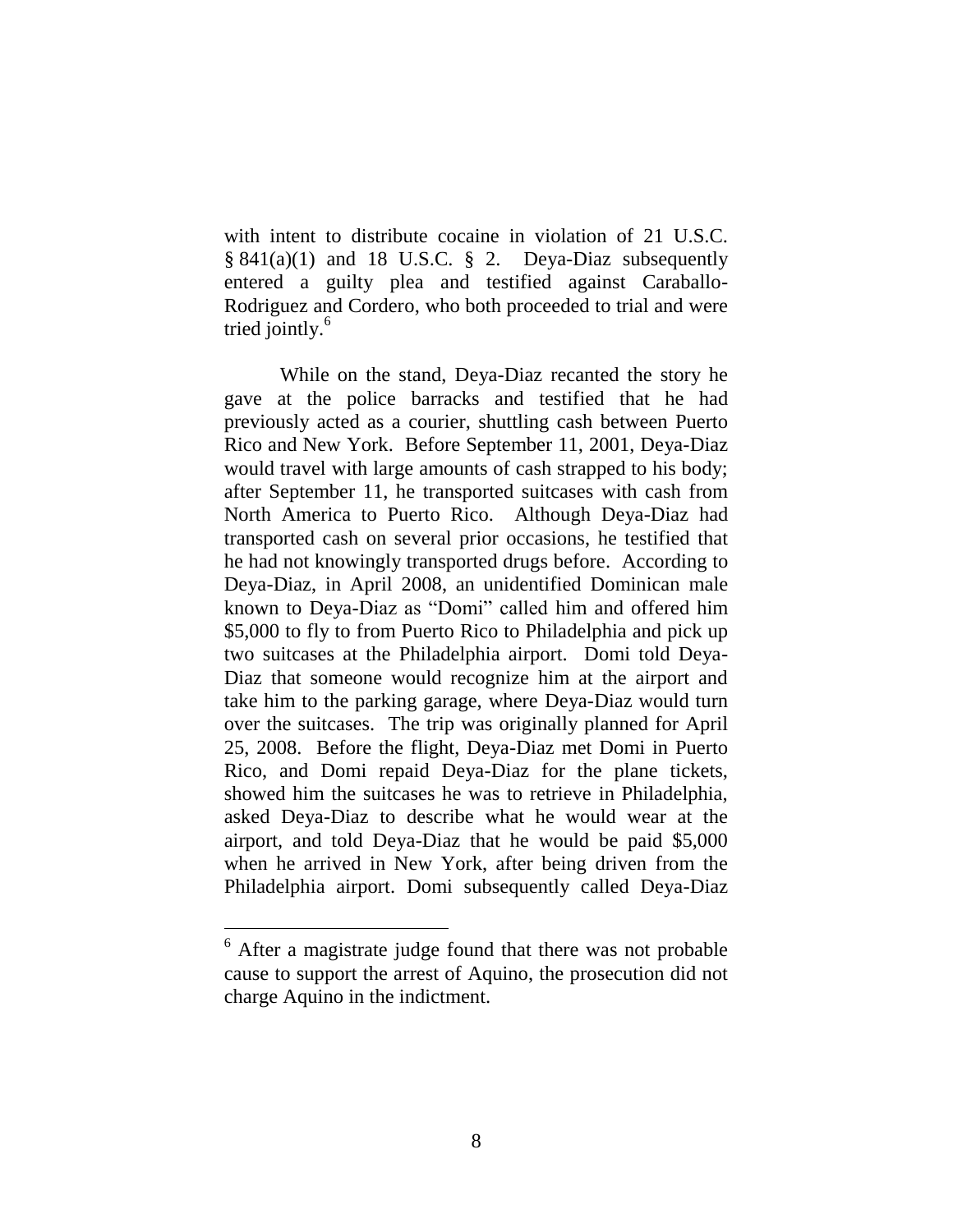and told him that the trip was rescheduled for May 1. Deya-Diaz testified that no one told him that there were drugs in the suitcases, and that he did not know that any other courier would be on the flight.

Deya-Diaz further testified that Caraballo-Rodriguez was not there when Deya-Diaz put his suitcases in the Suburban, but that Caraballo-Rodriguez entered the van after he was already seated. During the ride, Deya-Diaz asked Cordero when he would be paid, but Deya-Diaz did not remember Caraballo-Rodriguez saying anything. Deya-Diaz testified that he, Cordero, and Caraballo-Rodriguez were brought to the police barracks and while there, the three of them discussed concocting a story to explain why they were in Philadelphia.

When Deya-Diaz was questioned about his knowledge of the contents of the suitcases, he initially said "I didn't know it was drugs. I knew that it was something bad that was happening, because nobody is going to pay five thousand dollars for picking up the suitcases." (Supp. App. 308.) The questioning continued:

- Q: Now, going back to May 1st of 2008, did anyone tell you what was going to be in the suitcases on that occasion?
- A: No.
- Q: And what did you understand would be in the suitcases?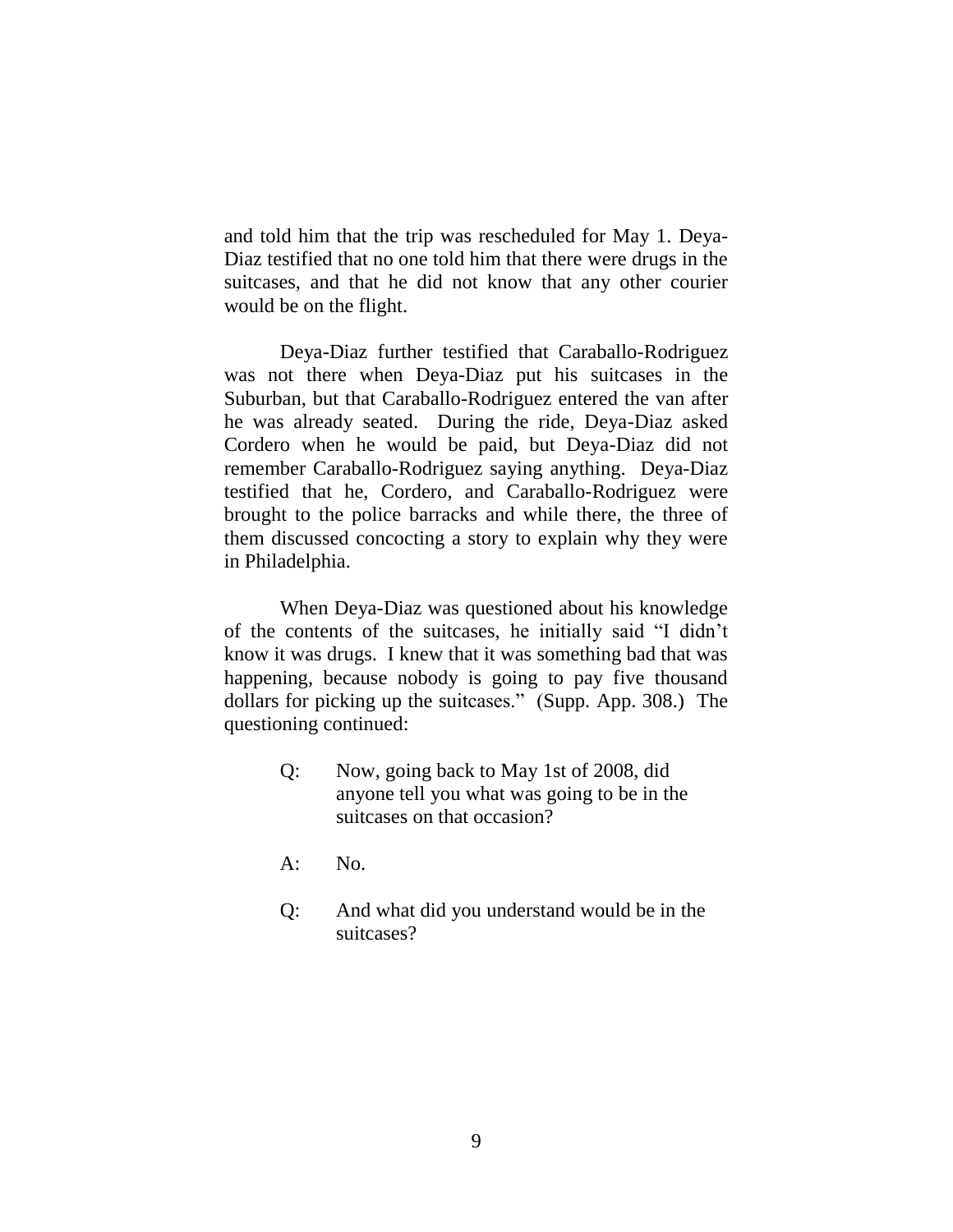- A: My common sense tells me that paying five thousand dollars just to come to Philadelphia to pick up two suitcases at the airport, it wasn't for clothing.
- Q: And did you –
- A: I always guessed that it was something illegal.
- Q: And did you come to realize it was drugs?
- A: When the suitcases came down from the conveyor and I picked up both suitcases, I noticed that for their size they were very heavy.

(*Id.* at 312.) On cross-examination, Deya-Diaz said that when he picked the suitcases up, he knew they contained "something forbidden," and "guessed" that it was drugs. (*Id.* at 429.) He added, "[c]ommon sense, drugs. Who else would take five thousand dollars to pick up a suitcase full of clothes?" (*Id.* at 435.)

The government introduced phone records indicating that Deya-Diaz had received calls from, and placed calls to, the same phone number several times between April 25 and May 1. Deya-Diaz testified that this number belonged to Domi. Caraballo-Rodriguez's phone records indicated that he had had similar contact with the same phone number throughout the same time period, although there was no evidence as to the substance of those calls. Before the May 1 flight, both Deya-Diaz's phone and Caraballo-Rodriguez's phone contacted that number as well.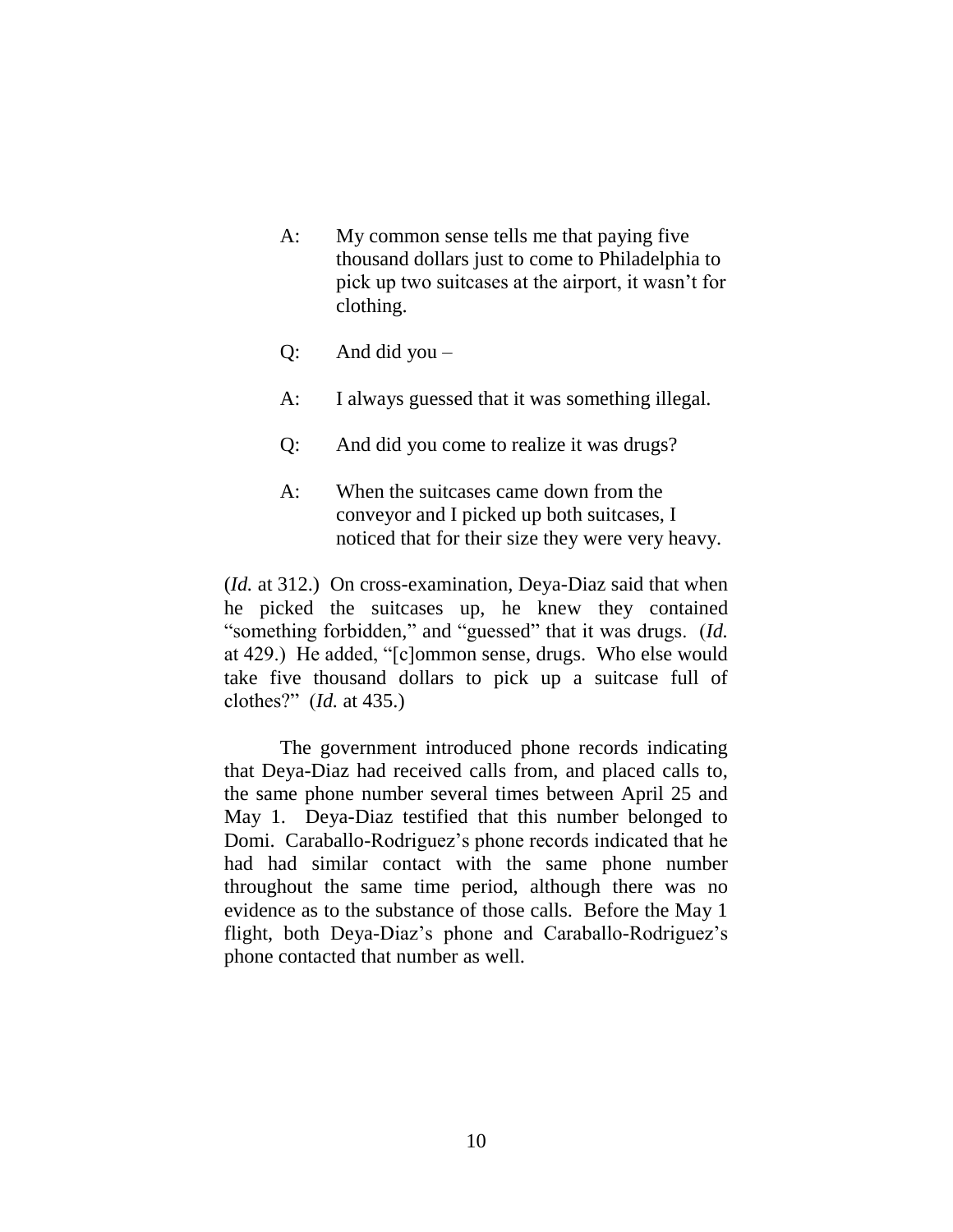The government also presented expert testimony of a state narcotics agent, Alan Basewitz. Agent Basewitz testified that this case involved several indicia of organized drug trafficking:

> If they have no checked bags, it's a cash one way ticket, it's coming from San Juan, and there is no carry on baggage from a passenger, those characteristics in combination are something that I would, if I could, go lights and siren to the airport to observe, not to arrest, to see if anybody is going to be claiming baggage.

(*Id.* at 615-16.) Agent Basewitz also described the typical characteristics of couriers:

> They are trusted individuals. The couriers, if you're transporting a significant amount, their addresses or families and information are known to the person who is either coordinating or supplying. The inverse is not true, in most instances. And they have to be trusted because of the amounts that they ferry back and forth, both if it's cash, depending on which direction you're heading, or if it's drugs.

> They are, sometimes, trained what to say to police, if they're told to ignore them or come up with a concoction of a story. It is a very risky thing. Sometimes they are not told the exact type of drug. Quite often during my proffers and interviews and intelligence information through conversations with informants and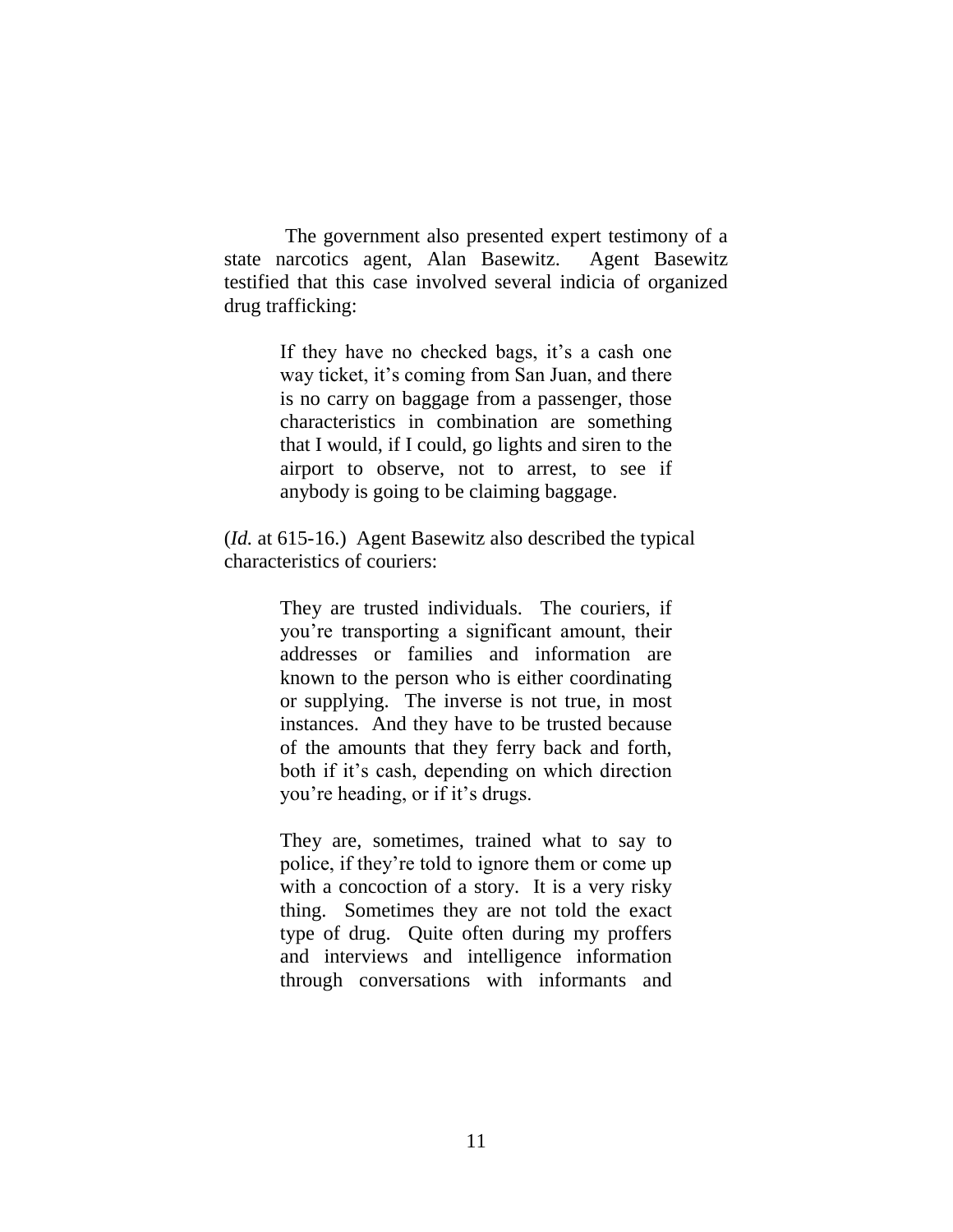cooperators and other law enforcement and most through my personal interactions with these individuals, they know it's drugs. They may not know the type, depending on the group. They may not know the weight. But, they know or should have known that it's drugs.

 $(Id. at 622-23.)^7$ 

After a five-day trial, in which the government presented the evidence discussed above, the jury was instructed and given its charge. The District Court gave a willful blindness instruction at the government's request.<sup>8</sup> On

<sup>8</sup> The District Court's willful blindness instruction stated, in pertinent part:

> In this case, there is a question whether . . . Richard Caraballo-Rodriguez knew that the luggage in question contained cocaine. When, as in this case, knowledge of a particular fact or circumstance is an essential part of the offense charged, the government may prove that . . . Caraballo-Rodriguez deliberately closed his eyes to what would otherwise have been obvious to him.

 $7$  Agent Basewitz distinguished the present situation from a "blind mule" situation, such as when a person is asked to carry a bag for a person known to him or when a baggage handler switches baggage tags and a person's tag is placed on another suitcase containing drugs. (Supp. App. 624-26.)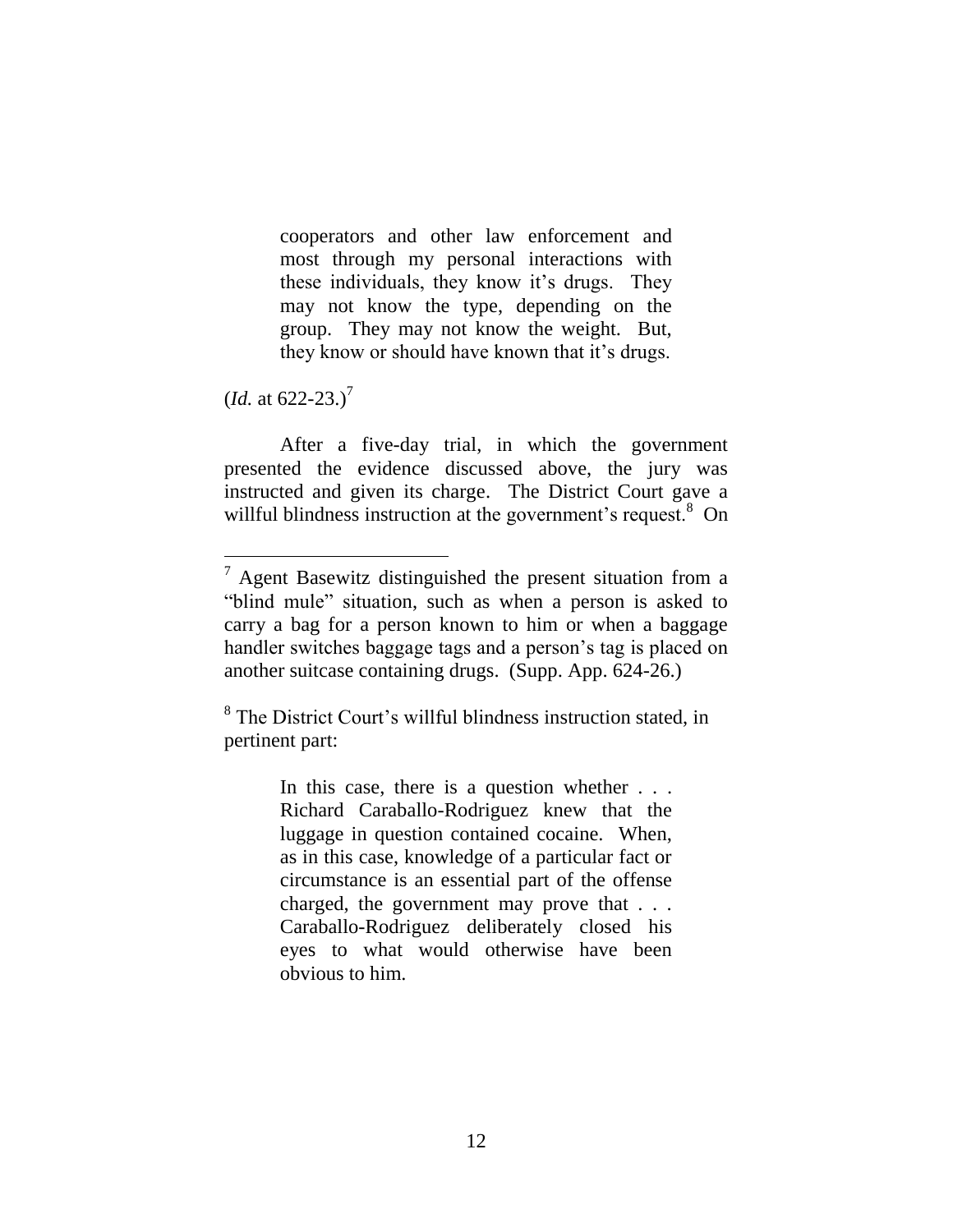July 6, 2009, the jury returned a verdict convicting both Caraballo-Rodriguez and Cordero of conspiracy to distribute

> No one can avoid responsibility for a crime by deliberately ignoring what is obvious. Thus, you may find that . . . Caraballo-Rodriguez knew that the luggage in question contained cocaine based on evidence which proves that: (1) . . . Caraballo-Rodriguez consciously and deliberately tried to avoid learning about this circumstance.

> You may not find that . . . Caraballo-Rodriguez knew that the luggage in question contained cocaine if you find that the defendant actually believed that this circumstance did not exist. Also, you may not find that . . . Caraballo-Rodriguez knew that the luggage in question contained cocaine if you find only that . . . Caraballo-Rodriguez should have known of the circumstance or that a reasonable person would have known of a high probability of the circumstance. It is not enough that . . . Caraballo-Rodriguez may have been stupid or foolish, or may have acted out of inadvertence or accident. You must find that . . . Caraballo-Rodriguez [was] actually aware of a high probability of the fact that the luggage in question contained cocaine, deliberately avoided learning about it, and did not actually believe that it did not exist.

(Supp. App. 32 n.134.)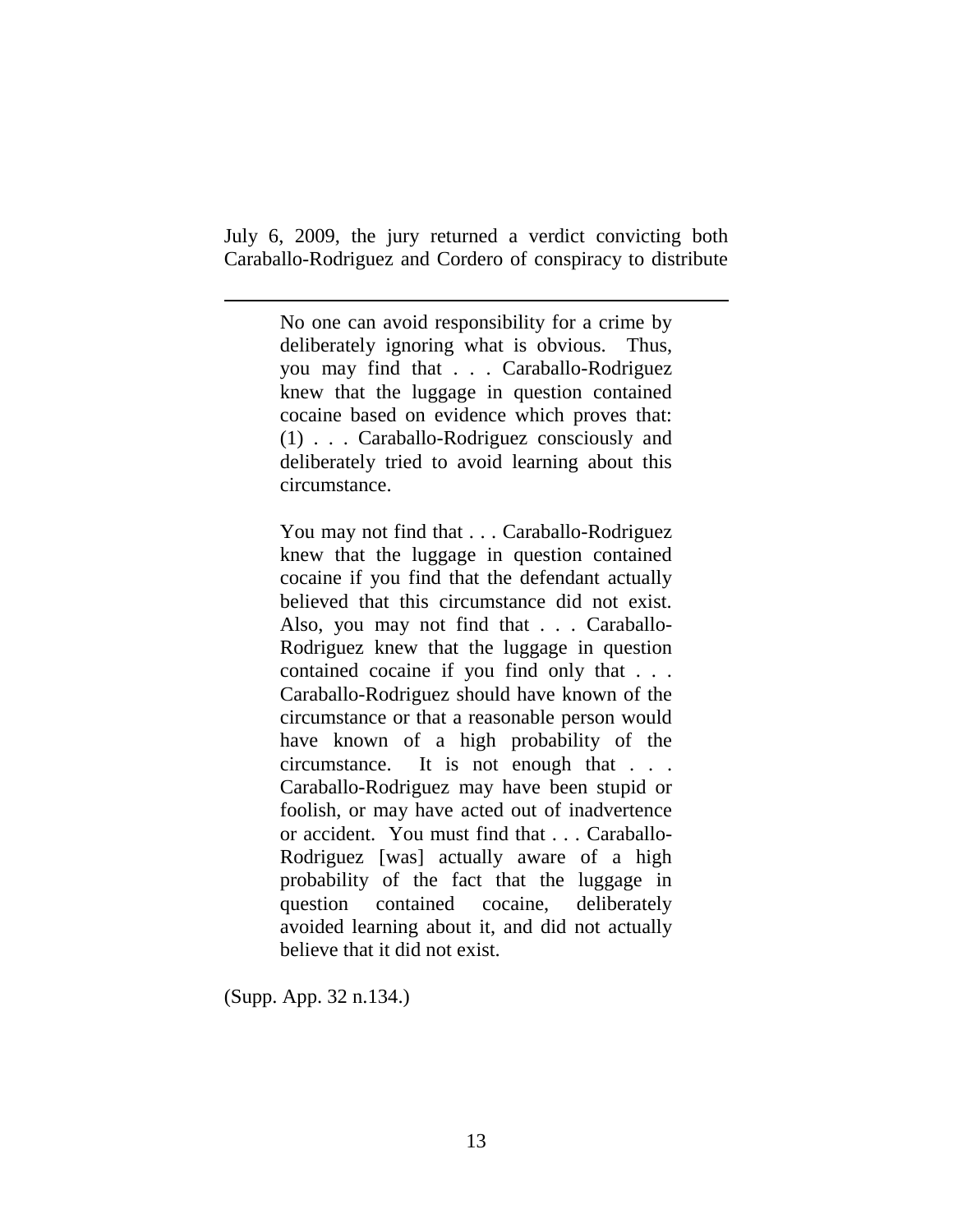and possess with intent to distribute more than five kilograms of cocaine, in violation of 21 U.S.C. § 846, and possession of more than five kilograms of cocaine with intent to distribute, in violation of 21 U.S.C. § 841(a)(1).

Thereafter, Caraballo-Rodriguez and Cordero filed a joint post-trial motion for acquittal, which the District Court granted as to Caraballo-Rodriguez on September 7, 2011. Looking to our precedent, the District Court concluded that the government's evidence was not sufficient to support an inference that Caraballo-Rodriguez knew that the object of the conspiracy was drugs. The District Court observed that: (1) Deya-Diaz's testimony did not include "statements . . . made to or about" Caraballo-Rodriguez, and therefore Deya-Diaz's testimony did not "alter the calculus of evidence"; (2) the government did not present any evidence of the substance of the phone calls placed and received by Caraballo-Rodriguez; (3) there was no evidence of a prior relationship between the men; and (4) there was no evidence that Caraballo-Rodriguez had acted as a courier before. (Supp. App. 32-39.) In considering Agent Basewitz's testimony, the District Court surmised that "[i]f the jury accepted Basewitz's testimony, it may have . . . infer[red] that because Caraballo-Rodriguez was a courier, he knew the object of the conspiracy was to smuggle drugs." (*Id.* at 39.) Despite the fact that the jury heard Agent Basewitz's testimony and Caraballo-Rodriguez did not object to it, the District Court nonetheless concluded that "in the absence of any other evidence from which the jury could permissibly draw an inference of knowledge, the court will not permit an expert's conclusory statements about the defendant's mental state to tip the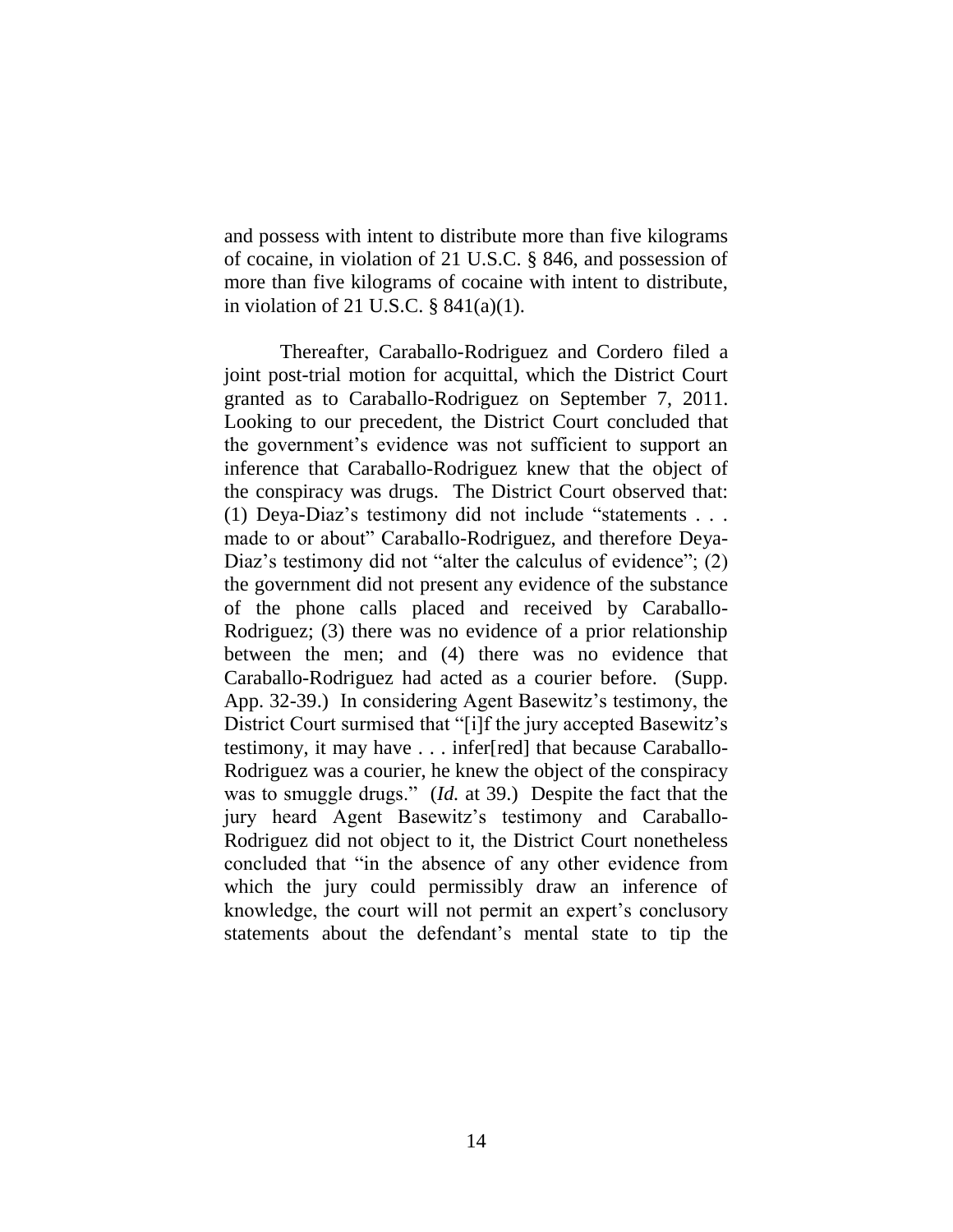balance." (*Id.* at 44.) Accordingly, the District Court entered a judgment of acquittal as to Caraballo-Rodriguez.<sup>9</sup>

The government's timely appeal followed.

## **II.**

We exercise plenary review over an appeal from the grant of a judgment of acquittal, and independently apply the same standard the district court uses in deciding the motion. *See Boria*, 592 F.3d at 480.

Today we consider that standard. The way courts our Court and district courts—review challenges leveled at the sufficiency of the evidence in criminal trials is a fairly basic topic upon which many courts have expounded. As the Supreme Court stated in *Jackson v. Virginia*, 443 U.S. 307 (1979), "the critical inquiry on review of the sufficiency of the evidence to support a criminal conviction . . . is whether, after viewing the evidence in the light most favorable to the prosecution, *any* rational trier of fact could have found the essential elements of the crime beyond a reasonable doubt." *Id.* at 318-19 (emphasis in original). While we have set forth the standard many times since *Jackson*, today we grapple with how to faithfully adhere to it.

<sup>&</sup>lt;sup>9</sup> As to Cordero, the District Court held that "[a]lthough this is admittedly a close case, we conclude that the Government's evidence against Cordero was sufficient to support the jury's verdict." (Supp. App. 49.) We address Cordero's appeal in a separate opinion.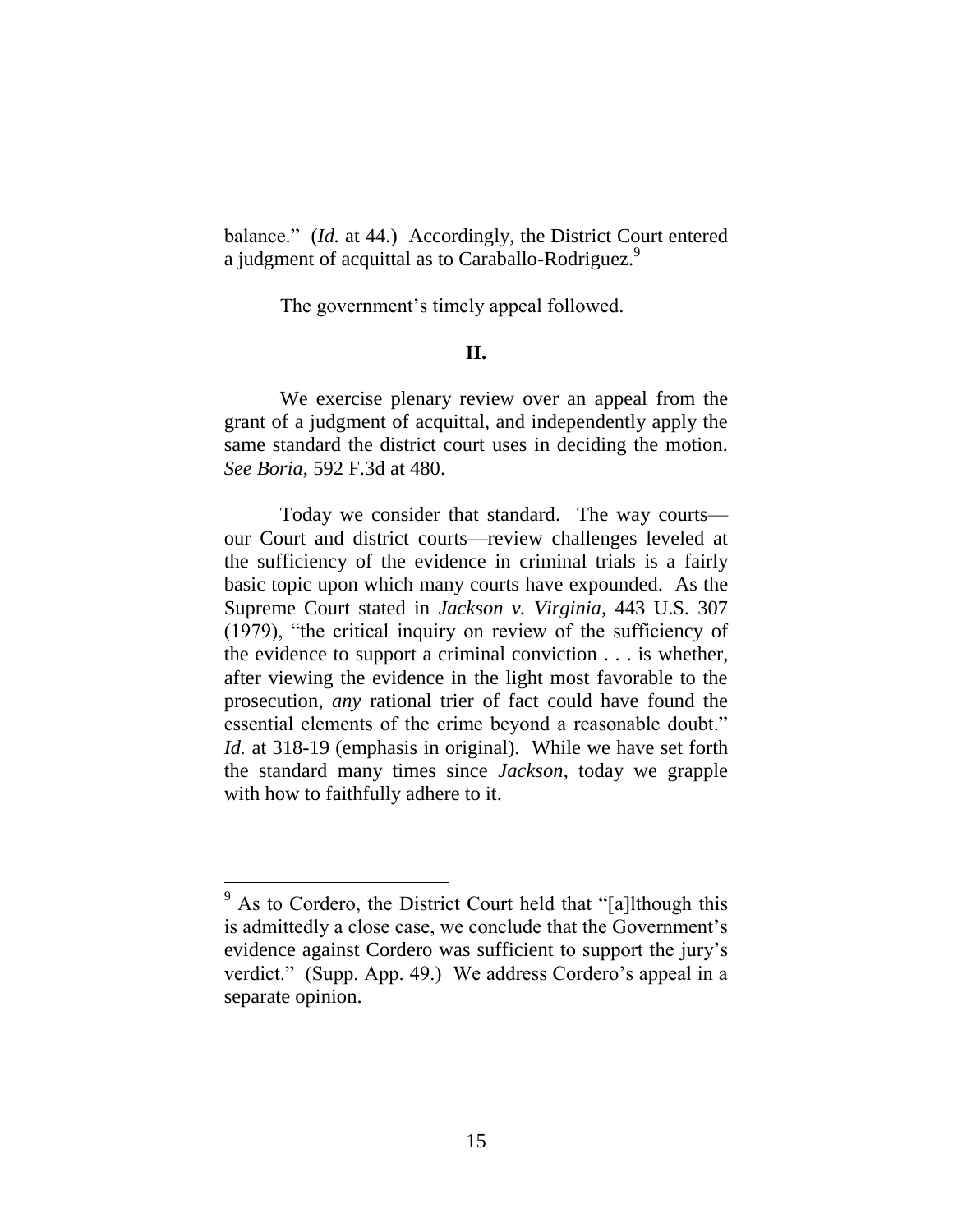**III.** 

Notwithstanding careful recitations of the appropriate standard to apply when ruling on sufficiency of the evidence claims, we have applied that standard in a more searching manner when the issue involves knowledge of a controlled substance. As noted below, this has produced inconsistent results in drug conspiracy cases. In the present appeal, the government urges that, sitting en banc, we should abandon our case law that dissects the evidence presented at trial. It insists that the jury's verdict in this case is justified under an ordinary sufficiency of the evidence standard of review. Caraballo-Rodriguez, on the other hand, argues that this case falls squarely within our line of precedent in which we have held that the government failed to present "specific evidence" of the defendant's knowledge of the transaction's subject matter.

#### A.

To prove a conspiracy, the government must show: (1) a shared unity of purpose; (2) an intent to achieve a common illegal goal; and (3) an agreement to work toward that goal. *Boria*, 592 F.3d at 481 (citing *United States v. Mastrangelo*, 172 F.3d 288, 291 (3d Cir. 1999)). The government must establish each element beyond a reasonable doubt. *United States v. Coleman*, 811 F.2d 804, 808 (3d Cir. 1987). It may do so with direct or circumstantial evidence. *United States v. Brodie*, 403 F.3d 123, 134 (3d Cir. 2005). Circumstantial inferences drawn from the evidence must bear a "logical or convincing connection to established fact." *United States v. Cartwright*, 359 F.3d 281, 291 (3d Cir. 2004).

When considering drug conspiracy cases over the past several decades, we have viewed the second element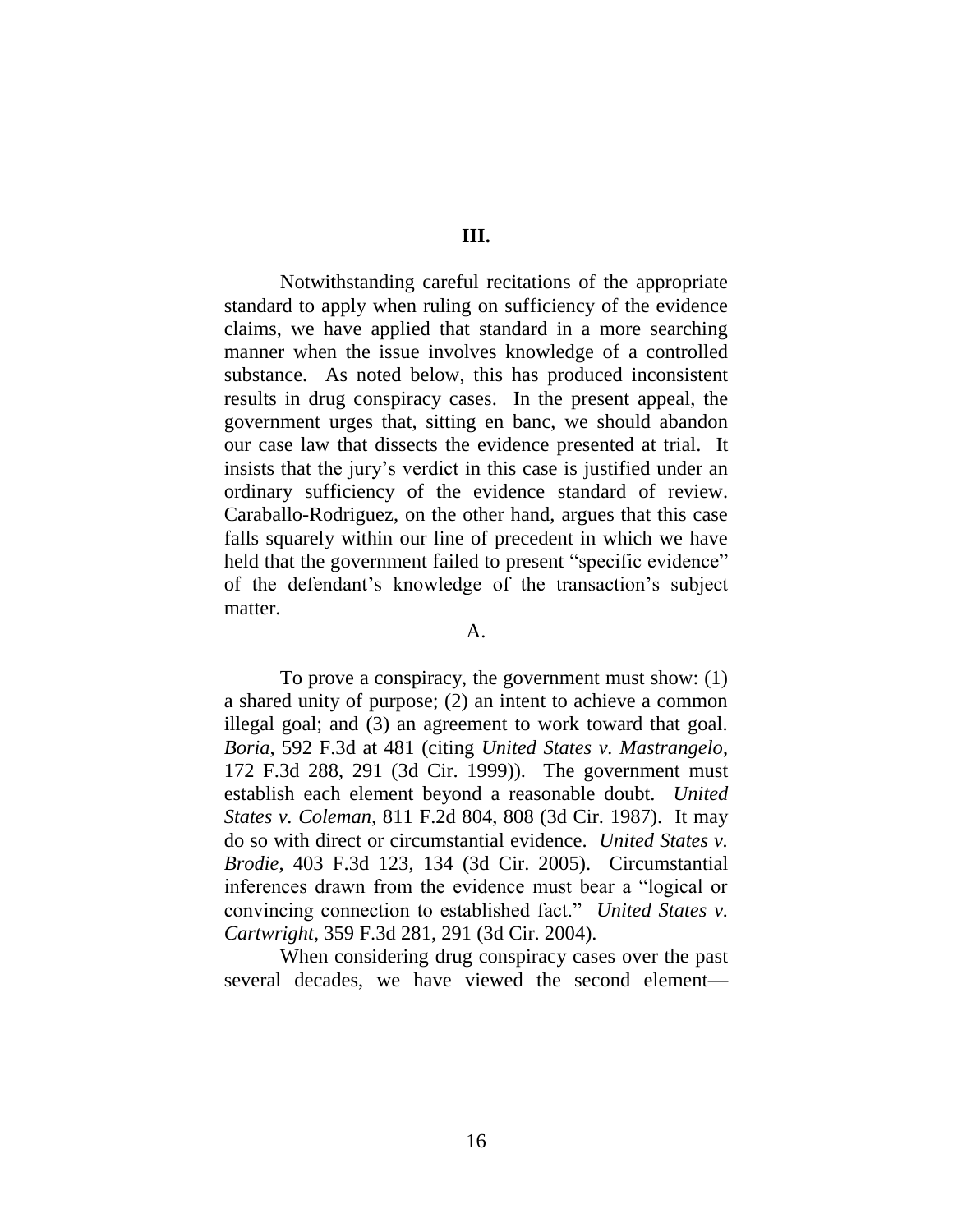"illegal goal"—as requiring proof that the defendant had knowledge of the specific objective contemplated by the particular conspiracy. *Id.* at 287. As mentioned above, "knowledge" can be demonstrated by actual knowledge or willful blindness. *See Brodie*, 403 F.3d at 148 ("The knowledge element . . . may be satisfied upon a showing beyond a reasonable doubt that a defendant had actual knowledge or deliberately closed his eyes to what otherwise would have been obvious to him concerning the fact in question." (internal quotation marks omitted)). Pursuant to that requirement, we have examined the record in each case to determine whether the government put forth "drug-related evidence, considered with the surrounding circumstances, from which a rational trier of fact could logically infer that the defendant knew a controlled substance was involved in the transaction at issue." *Boria*, 592 F.3d at 481. While "we have explicitly recognized that the government may circumstantially establish the element of knowledge 'grainby-grain until the scale finally tips,'" *United States v. Claxton*, 685 F.3d 300, 310 (3d Cir. 2012) (quoting *United States v. Iafelice*, 978 F.2d 92, 98 (3d Cir. 1992)), in many cases we have nonetheless meticulously scrutinized the nature and quality of the evidence, essentially reweighing it. As a result, we have reached inconsistent conclusions regarding the "knowledge" prong in our sufficiency of the evidence test in drug conspiracy cases.

The trend that we revisit today began in *United States v. Wexler*, 838 F.2d 88 (3d Cir. 1988). Looking back at *Wexler* recently in *Claxton*, we characterized the path we had taken: "we have arguably asked more of prosecutors than our statements regarding the adequacy of circumstantial evidence express, requiring some additional piece of evidence imputing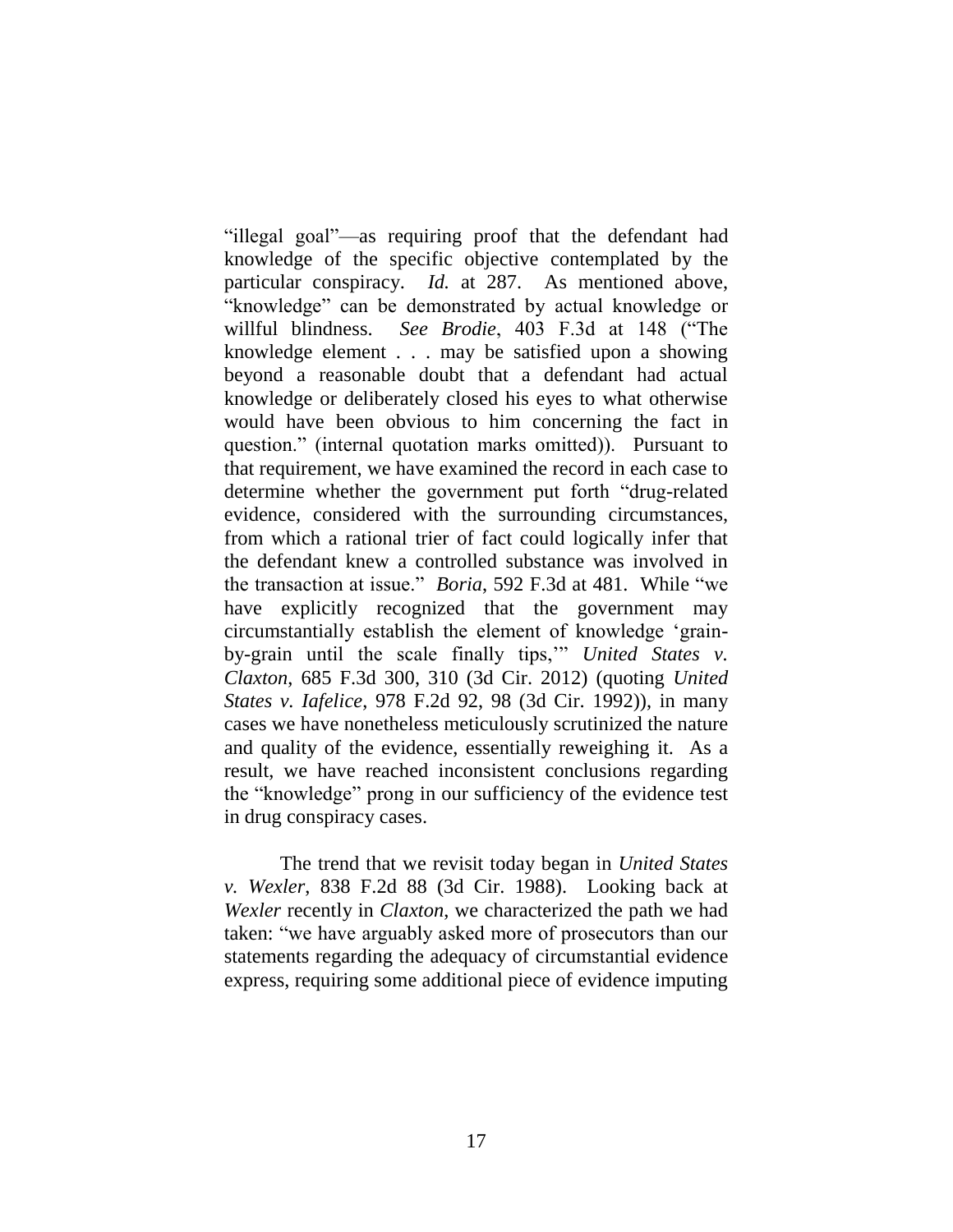knowledge of drugs to the defendant even in the presence of otherwise suspicious circumstances." *Claxton*, 685 F.3d at 306 (internal quotation marks, alteration omitted). In *Wexler* and several subsequent cases, we found that the government had not offered specific evidence from which a jury could infer that the defendant knew that a controlled substance—as opposed to some other contraband—was the object of the conspiracy. That failure, we held, was fatal and required acquittal.

In *Wexler*, we concluded that the evidence, which suggested that the defendant served as a lookout in a conspiracy to transport hashish, was not sufficient for the jury to find that the defendant knew that drugs were the object of the conspiracy. 838 F.2d at 91-92. The defendant had engaged in surveillance during the course of the drug delivery, signaled to the driver of the truck containing the hashish, talked to one of the drivers of the truck on two separate occasions, and upon his arrest had a portable CB radio he had purchased the day before under a false name. *Id.*  at 89-90. We nonetheless found that the record was "missing 'the totality of evidence from which a reasonable juror could logically infer' that [the defendant] had knowledge of the object of the conspiracy." *Id.* at 92 (quoting *Coleman*, 811 F.2d at 808). Although we noted that there was "ample circumstantial evidence . . . from which the jury could have concluded that [the defendant] was involved in a conspiracy . . . and that the conspiracy involved movement of the cargo of the truck," we concluded that there was no evidence that the defendant knew that a controlled substance was the cargo in the truck. *Id.* at 91. Notwithstanding the fact that the jury had inferred that the defendant knew of the object of the conspiracy, we noted that "[t]he evidence [was] just as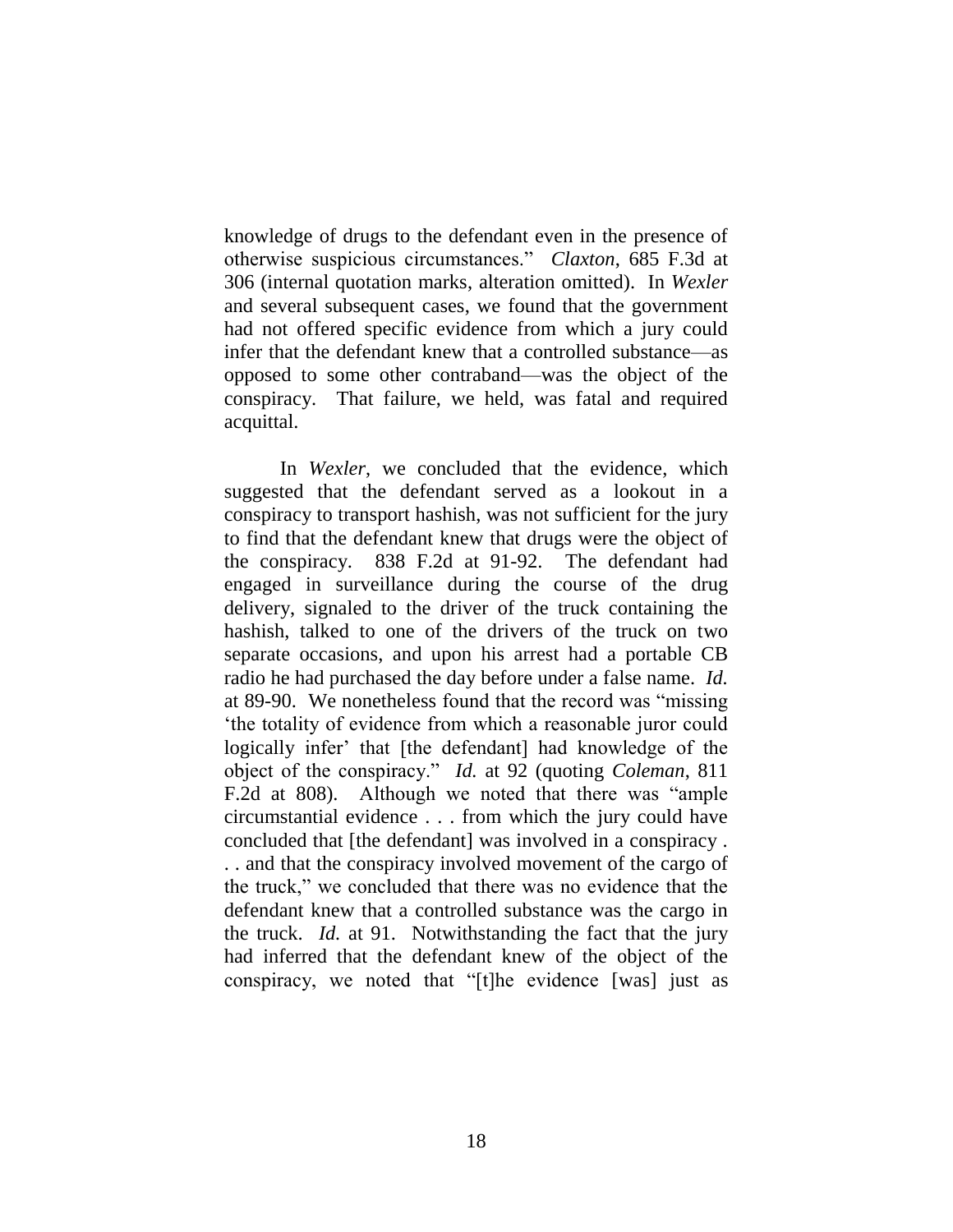consistent, for example, with a conspiracy to transport stolen goods, an entirely different crime." *Id.* at 92.

Citing *Wexler*, we concluded similarly in *United States v. Salmon* that the evidence was insufficient for the jury to find that the defendant knew that drugs were involved in the transaction at issue and reversed the conviction. 944 F.2d 1106 (3d Cir. 1991). There, the defendant had also performed surveillance, spoken to co-conspirators, and possessed surveillance equipment when he was arrested. *Id.* at 1114. Additionally, the defendant opened a car's trunk, and an alleged co-conspirator approached the trunk and appeared to retrieve a package of cocaine. *Id.* We rejected the government's argument that the defendant's movements in the parking lot combined with the consistency and wrapping of the cocaine in a brown paper bag could allow a reasonable jury to find beyond a reasonable doubt that the defendant knew that cocaine or another controlled substance was the object of the transaction. *Id.* We noted that the government had not established that the package was ever in the trunk, and that there was no evidence that the defendant knew what the package contained. *Id.* at 1114-15.

We also reversed the jury's verdict against the defendant in *United States v. Thomas*, 114 F.3d 403 (3d Cir. 1997). There, the defendant's co-conspirator, who was cooperating with law enforcement, left a suitcase from which drugs had previously been seized in a hotel room, and left a key to the room at the front desk. *Id.* at 405. The defendant, who was offered \$500 by a stranger to enter the hotel room, confirm the presence of the suitcase, and leave the door open, was arrested after he exited the room. *Id.* at 404-05. There was no evidence of a prior relationship between the defendant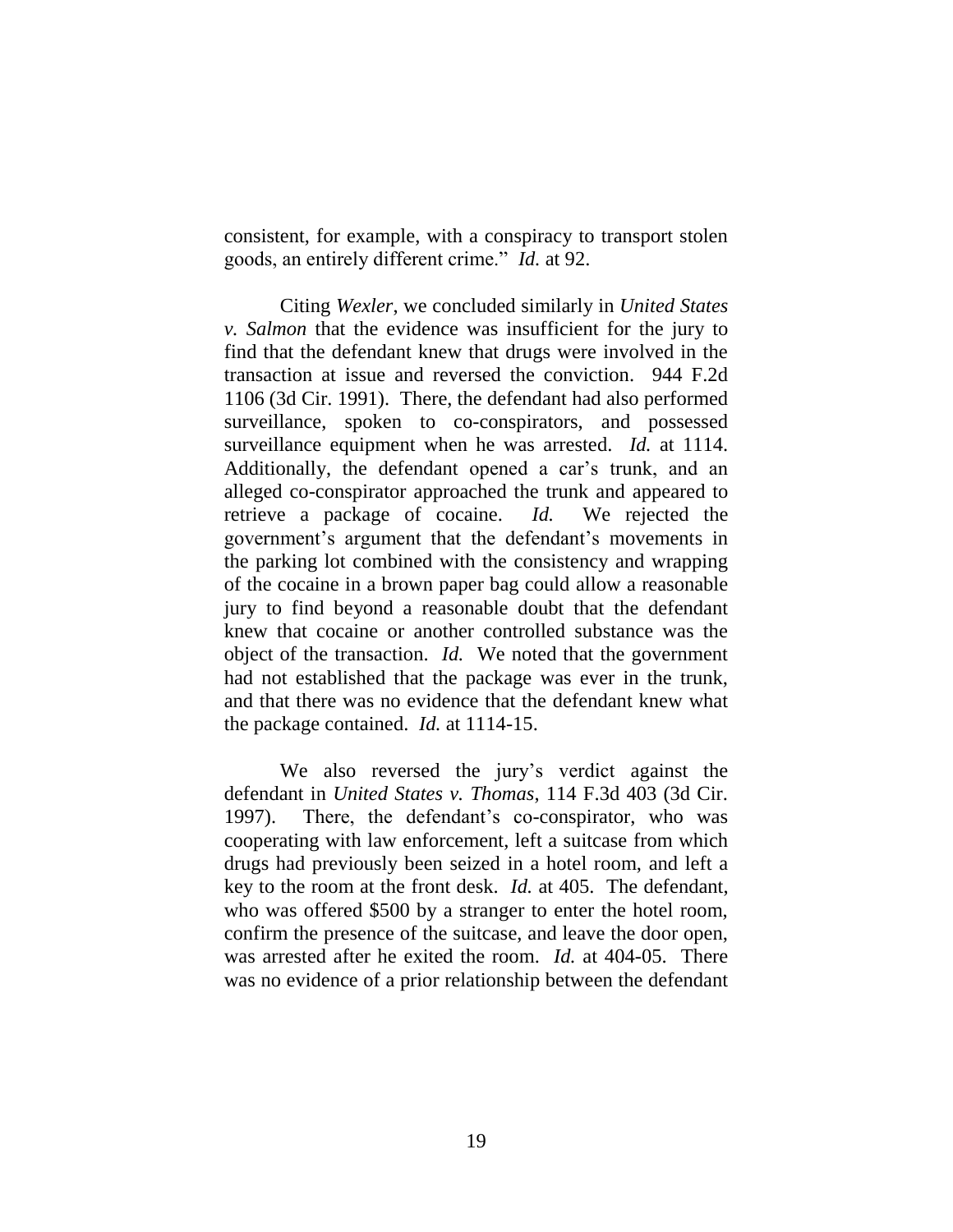and the co-conspirators, no evidence that the defendant had actually spoken to the co-conspirators, no evidence of the substance of suspicious phone calls placed and received by the defendant, and no evidence that the defendant had even picked up the suitcase. *Id.* at 405-06. Citing *Wexler*, we concluded that although the defendant "knew that he was somehow involved in an illicit activity," under our case law "there [was] no evidence from which a jury could permissibly infer that [the defendant] knew that the object of the conspiracy was to possess cocaine with the intent to distribute." *Id.* at 405, 406.

We next addressed the sufficiency of the evidence in a drug conspiracy case in *United States v. Idowu*, 157 F.3d at 266. In that case, the defendant's co-conspirator negotiated to buy two kilograms of heroin from a DEA informant. *Id.* at 267. During the transaction, the defendant was introduced to the DEA informant as the driver. *Id.* The defendant removed a bag of cash from the trunk of the car, assured the informant that the money was all there, and removed personal documents from the bag before handing it to the informant. *Id.* The defendant also removed a suitcase from the informant's car, placed it in his own car, opened the suitcase, noticed that it was empty, and told his co-conspirator that "[t]hey didn't pack this thing." *Id.* at 267-68. The informant attempted to reassure the defendant and his co-conspirator that something was concealed in the frame of the suitcase. *Id.* at 268.

The jury convicted the defendant of conspiracy to possess with intent to distribute heroin. *Id.* at 266. We reversed, finding a "lack of specific evidence of [his] knowledge of the transaction's subject matter." *Id.* at 270.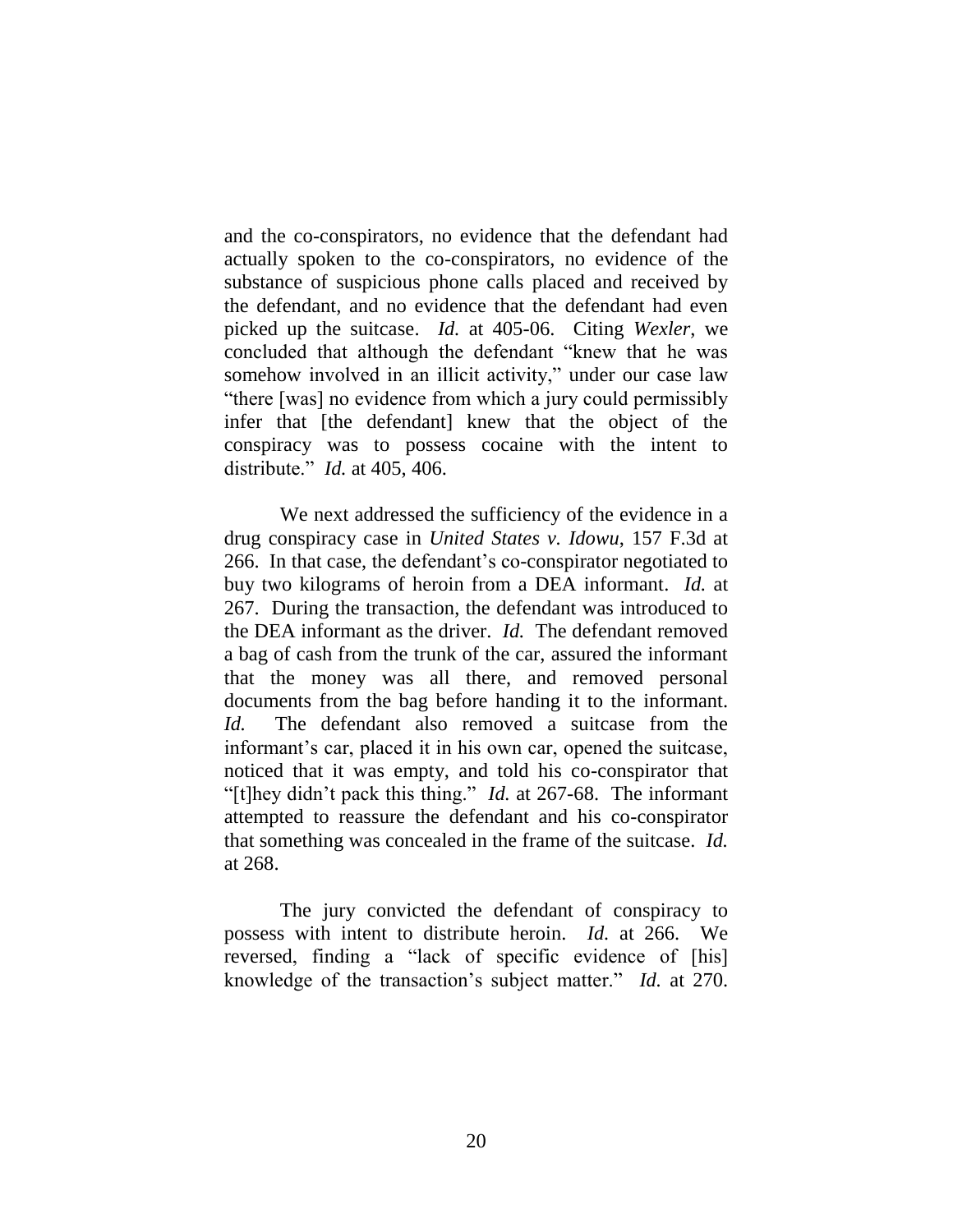Although it was "crystal clear that [the defendant] was—and knew that he was—involved in an illicit transaction of some sort," a divided panel concluded that there was not "sufficient evidence that [he] knew that the subject matter of the transaction was a controlled substance, rather than some other form of contraband, such as stolen jewels or computer chips or currency." *Id.* at 266.

In dissent, Judge Stapleton urged that the evidence supported the jury's guilty verdict, noting that the jury could have drawn permissible inferences from the facts: namely that there was significant risk in the transaction, the defendant was a "trusted confidant," and the defendant had sole custody of the cash at times. *Id.* at 271 (Stapleton, J., dissenting). Furthermore, he observed that the defendant was assigned to check the bag to make sure it contained what his coconspirator had negotiated for, from which the jury could have easily inferred that the defendant knew his coconspirator was not paying for stolen jewels, computer chips, or currency. *Id.* Under a "common sense approach to the evidence," Judge Stapleton concluded that "the jury properly could conclude that [the defendant] was guilty as charged beyond a reasonable doubt." *Id.*

More recently, in *United States v. Cartwright*, 359 F.3d 281, we again concluded that the government had fallen short of adducing evidence of the defendant's knowledge that the conspiracy involved drugs. In that case, the defendant served as a lookout during a drug transaction. *Id.* at 286. After the drug supplier retrieved drugs from his car—which was in an area where there was no law enforcement surveillance—he returned accompanied by the defendant. *Id.* at 284. The government argued that the jury properly inferred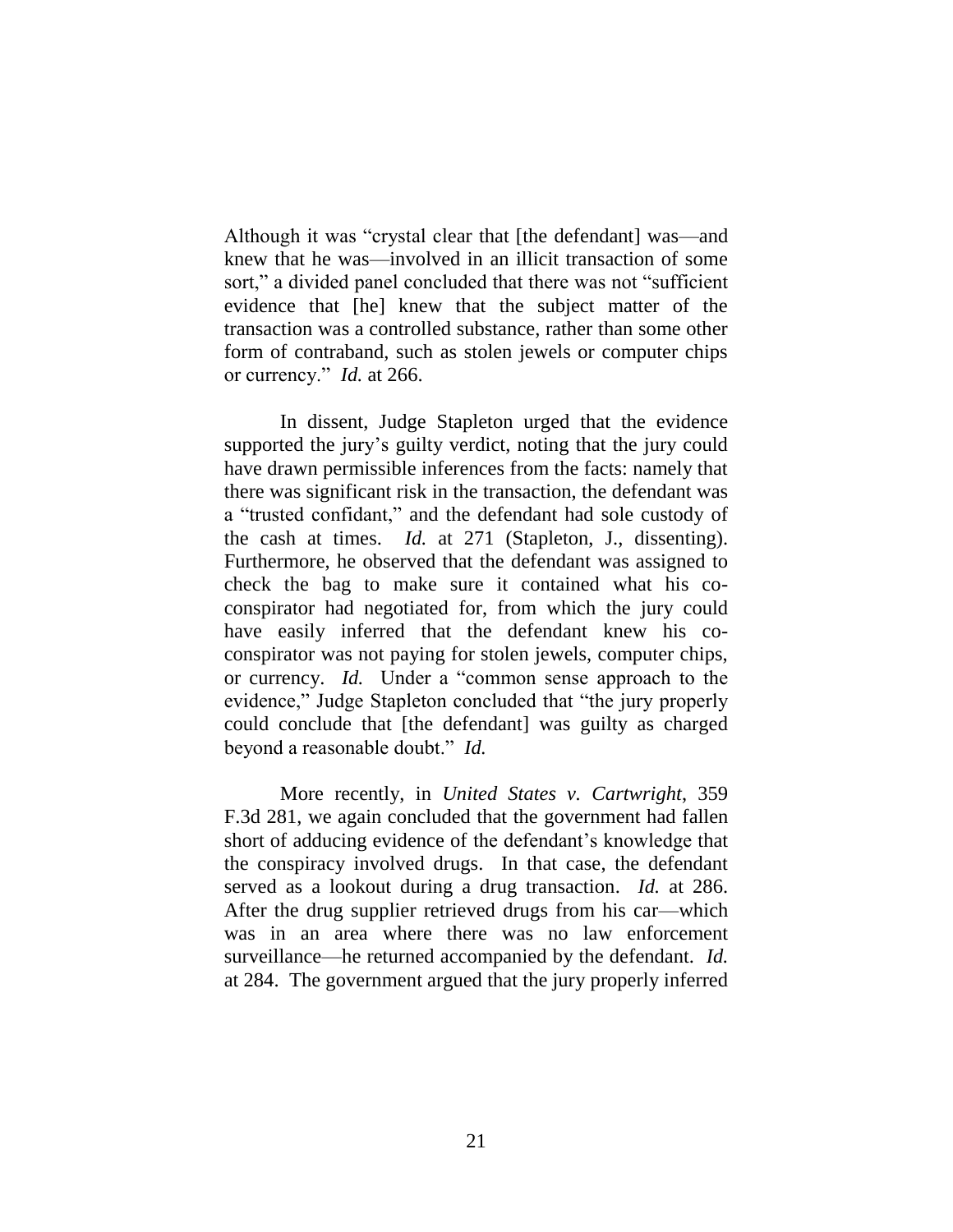the defendant's knowledge because: (1) the defendant first appeared at the same time that the drug supplier was observed carrying a bag of cocaine; (2) the defendant walked side-byside with the drug supplier, and the two were observed talking with each other; (3) the defendant possessed a loaded semiautomatic firearm, a cellular phone, \$180 in cash, and a twoway text messaging device upon his arrest; and (4) the defendant did not possess keys to a vehicle of his own. *Id.* at 288. Noting that "where an inference as to a defendant's knowledge is based upon speculation, our case law forbids us from upholding his conviction," we concluded that the jury's inference that the defendant knew of the subject matter of the transaction was impermissible because it was based solely on speculation. *Id.* (citing *Thomas*, 114 F.3d at 406). Accordingly, we reversed the judgment against the defendant.

We have subsequently viewed this line of cases as requiring "some additional piece of evidence imputing knowledge of drugs to the defendant." *Boria*, 592 F.3d at 482. There has been confusion, however, as to what sort of evidence must be offered to demonstrate "knowledge." As Judge Fisher noted in his concurring opinion in *Boria*, "[i]t may be that the difficulty of producing evidence that the defendant knew that the subject matter was a controlled substance has turned our standard of review, not in name but in application, into a requirement for direct evidence." *Id.* at 488 n.12 (Fisher, J., concurring); *see also Claxton*, 685 F.3d at 305-06 ("In drug conspiracy cases . . . we have arguably asked more of prosecutors than our statements regarding the adequacy of circumstantial evidence express . . . .").

To add to the confusion, we have been inconsistent in conducting our review of this knowledge element in drug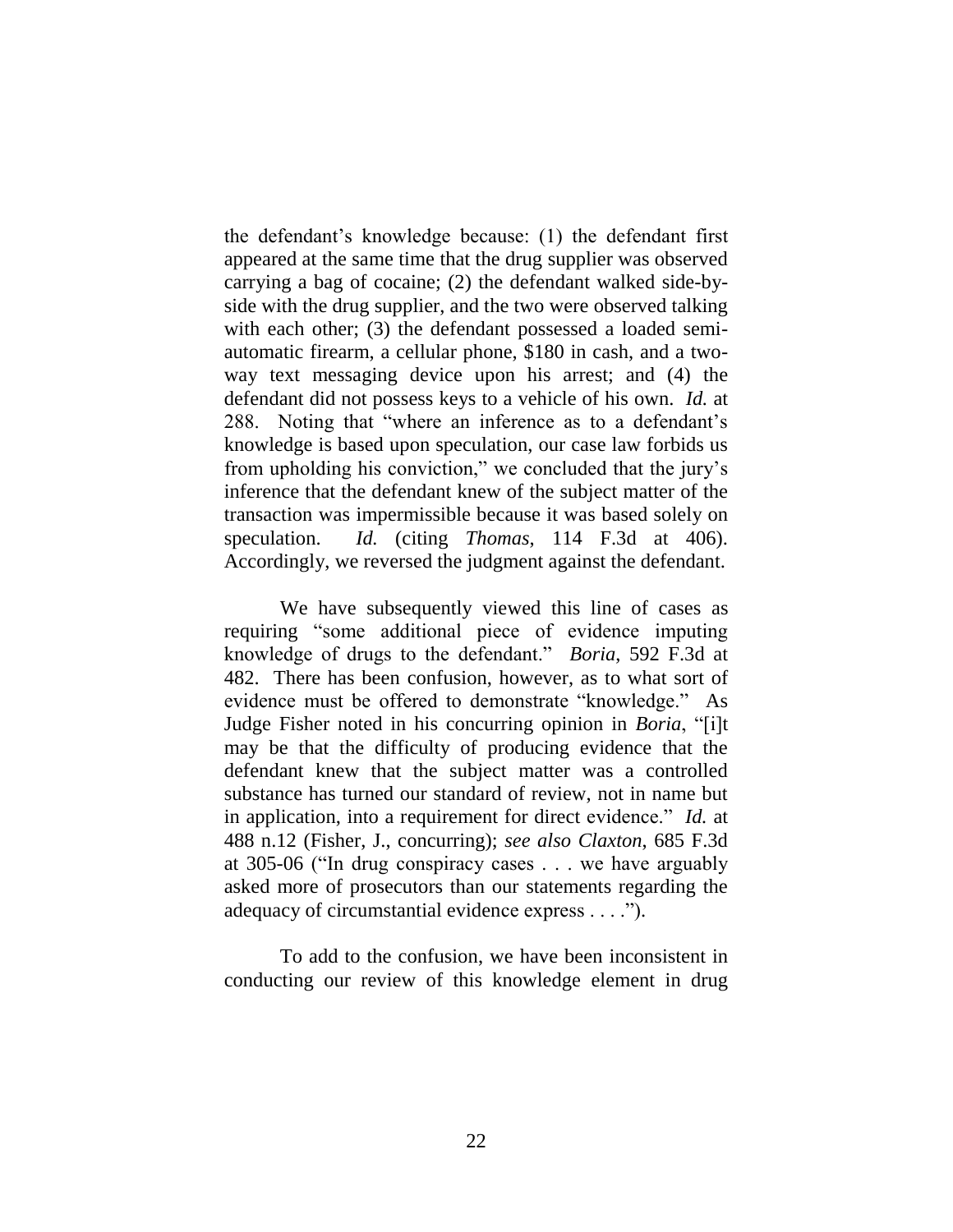conspiracy cases. In another line of cases, addressing factual situations not that different from the cases discussed above, we purported to apply "our strict approach to sufficiency in drug conspiracy cases," but affirmed the jury's verdict because it drew what we viewed as a proper inference of knowledge. *Claxton*, 685 F.3d at 307 (quoting *Boria*, 592 F.3d at 481 n.9).

For example, in *United States v. Iafelice*, 978 F.2d at 93, we held that the government's evidence was sufficient to show that the defendant knew that he was participating in a criminal enterprise involving drugs, and we reversed the district court's grant of defendant's motion for acquittal. In *Iafelice*, the defendant drove a car to a drug transaction, engaged in counter-surveillance before the drug deal, opened the trunk, which contained the package of drugs, and took a phone call during the course of the drug deal from his coconspirator who had negotiated the drug sale with an undercover DEA agent. *Id.* at 94. In upholding the jury's verdict—and reversing the district court—we observed the suspicious circumstances, and noted that "[t]he crucial additional fact that the drugs were transported in a car owned and operated by [the defendant] (coupled with the other evidence . . . ) provide[d] the essential additional evidence necessary to distinguish this case from the more limited facts of *Wexler* and *Salmon*." *Id.* at 97. As we noted, "[c]ommon sense counsels that an owner and operator of a vehicle . . . usually knows what is in that vehicle." *Id.*

Then, in *United States v. Reyeros*, 537 F.3d 270 (3d Cir. 2008), we concluded that a co-conspirator's testimony could provide additional evidence to allow a rational juror to conclude beyond a reasonable doubt that a defendant knew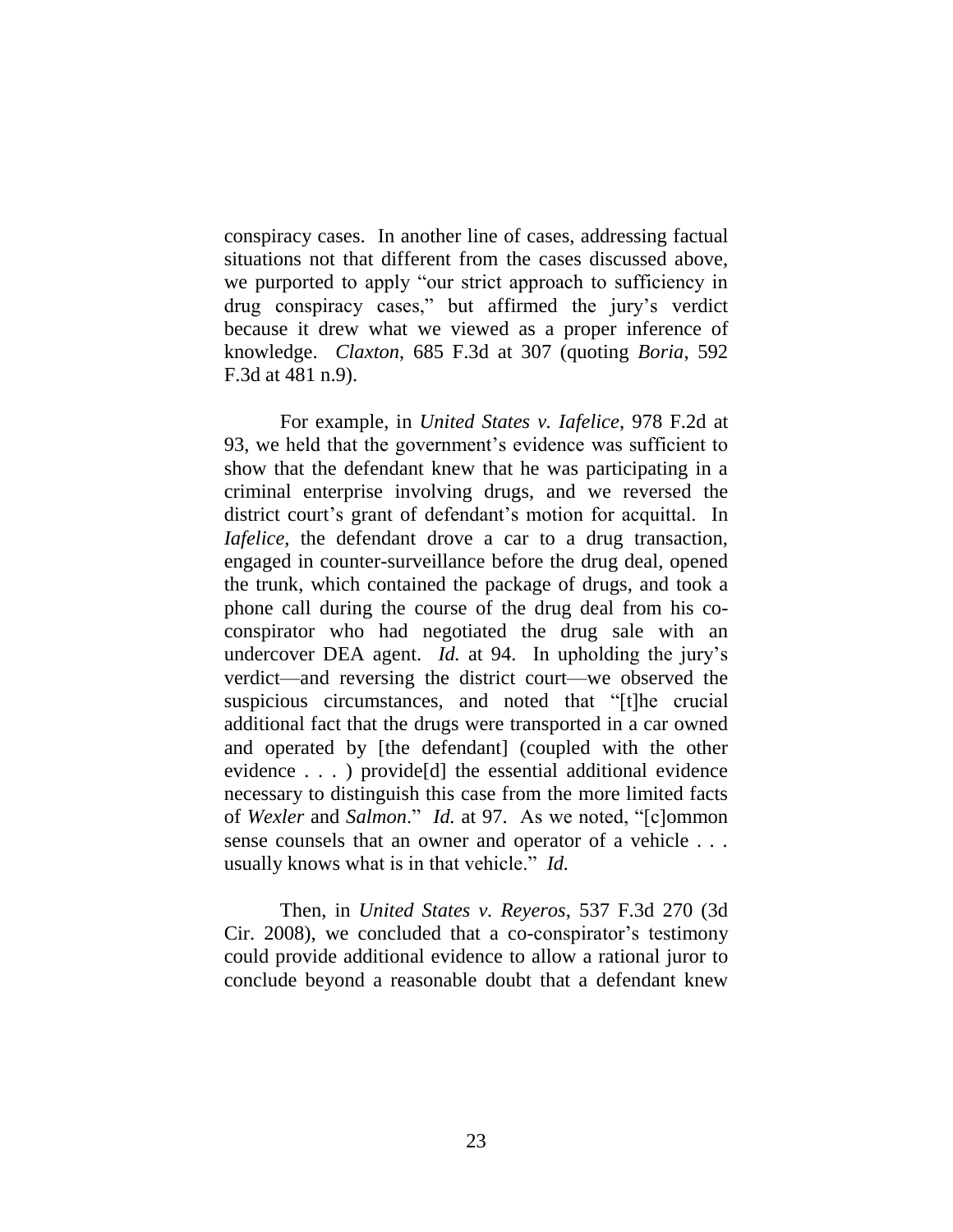the purpose of a drug conspiracy. *Id.* at 279. In that case, two brothers—Juan and Jorge Reyeros—negotiated with several individuals to import cocaine into the United States. *Id.* at 275-77. At trial, a co-conspirator testified that Juan told the other members of the conspiracy that Jorge, a customs inspector, would facilitate the importation, but the shipment would have to be large enough to make it worth the risk to Jorge's career. *Id.* at 276. After the jury returned a guilty verdict and the district court denied the brothers' motions for acquittal, we concluded that the co-conspirator's testimony would permit a rational juror to conclude that Jorge knew the purpose of the conspiracy. *Id.* at 279. We also noted that "[o]ther evidence supports that conclusion as well," such as the fact that "a jury could reasonably infer that Jorge would ask his own brother, Juan, the nature of the contraband for which he was putting his Customs career at risk," as well as the fact that Jorge was to receive a percentage of the imported cocaine's value, which suggested that he would want to know the nature of the contraband. *Id.* at 279 n.12.

Following a drug conspiracy conviction in *United States v. Boria*, 592 F.3d at 480, the district court granted the defendant's motion for acquittal. On appeal, however, we concluded that there was sufficient evidence for a rational jury to conclude that the defendant, who drove a tractortrailer that contained cocaine hidden among boxes of rotten fruit, knew "something criminal was afoot." *Id.* at 486. Although that, by itself, was not sufficient to sustain a conspiracy verdict, we held that a co-conspirator's testimony describing the defendant's role in the conspiracy sufficed to enable a rational jury to find that the defendant had knowledge that he was participating in a conspiracy involving drugs. *Id.* We reversed the district court's ruling, explaining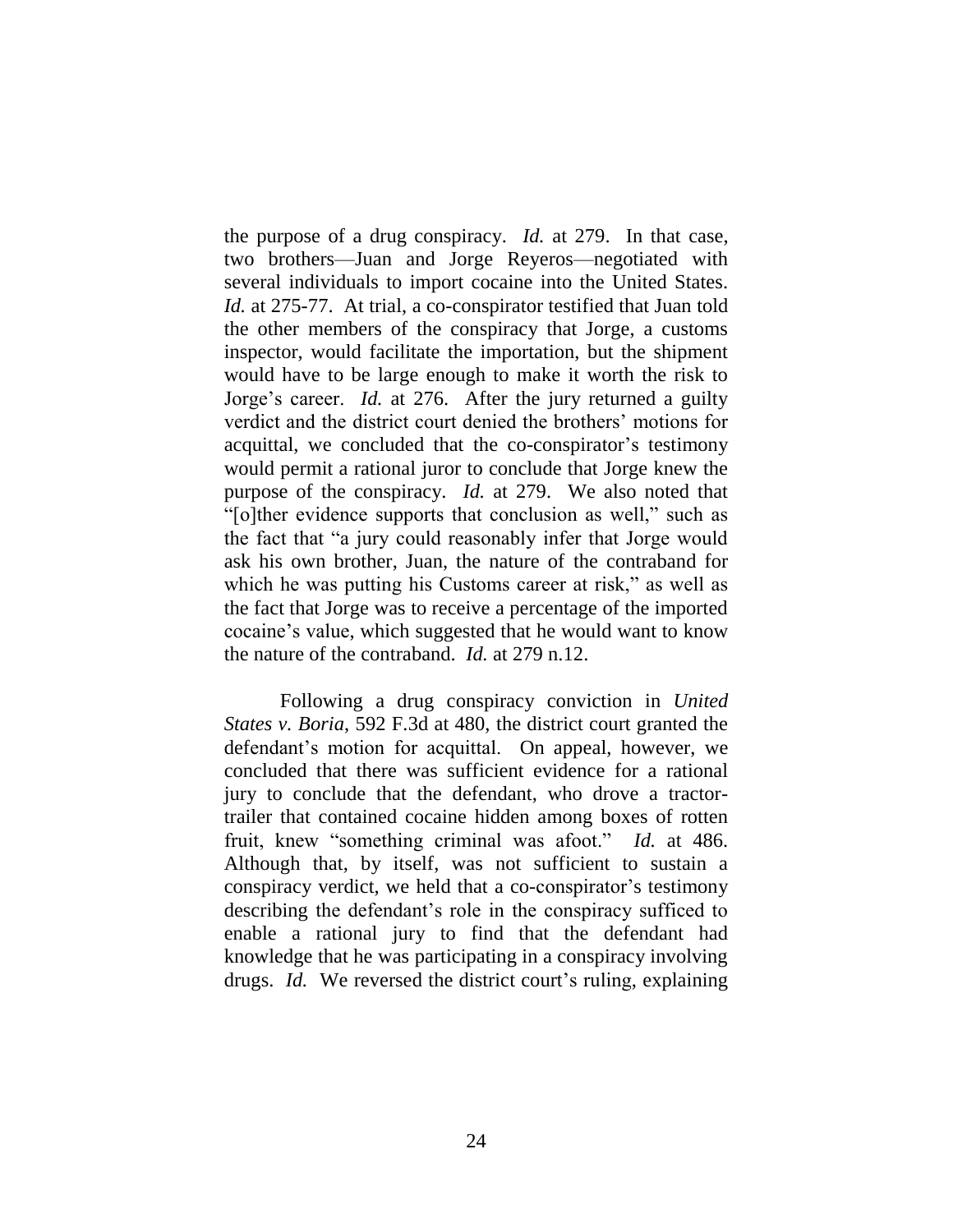that the suspicious circumstances and the "truly distinguishing fact" that the co-conspirator testified that the defendant was responsible for unloading drugs from the truck and "tak[ing] the driver of the tractor-trailer to finish off what needs to be done inside the truck . . . impute[d] to [the defendant] knowledge that the tractor-trailer he was assigned to direct to a garage contained drugs, which is the additional fact necessary to support the jury's guilty verdict." *Id.* at 485. As previously mentioned, Judge Fisher concurred separately to note "the tension between this opinion and some of our most recent case law." *Id.* at 486 (Fisher, J., concurring).

Most recently, in *United States v. Claxton*, 685 F.3d at 301, we held that the evidence was sufficient to prove that the defendant knew that the object of the conspiracy was drugs, reversing the district court and upholding the jury's guilty verdict. The government presented evidence that the defendant was a member of a group of individuals who routinely brought cocaine from Colombia into Venezuela, and then flew the cocaine to the Virgin Islands so that it could be smuggled into the continental United States. *Id.* at 302. Although there was no evidence that the defendant handled drugs himself, a co-conspirator testified that the defendant "retriev[ed] the girls out of the airport in St. Thomas, [took] them to [another co-conspirator], check[ed] them into [a] hotel<sup>[,]</sup> and [paid] them." *Id.* (internal quotation marks omitted). Consistent with this testimony, the "girls"—women hired to transport the drug sales' cash proceeds from North Carolina to the Virgin Islands—testified as to their encounters with the defendant. *Id.* at 302-04. Furthermore, another coconspirator repeatedly identified the defendant as a member of the organization, and testified that he had met with the defendant several times at a property where the organization's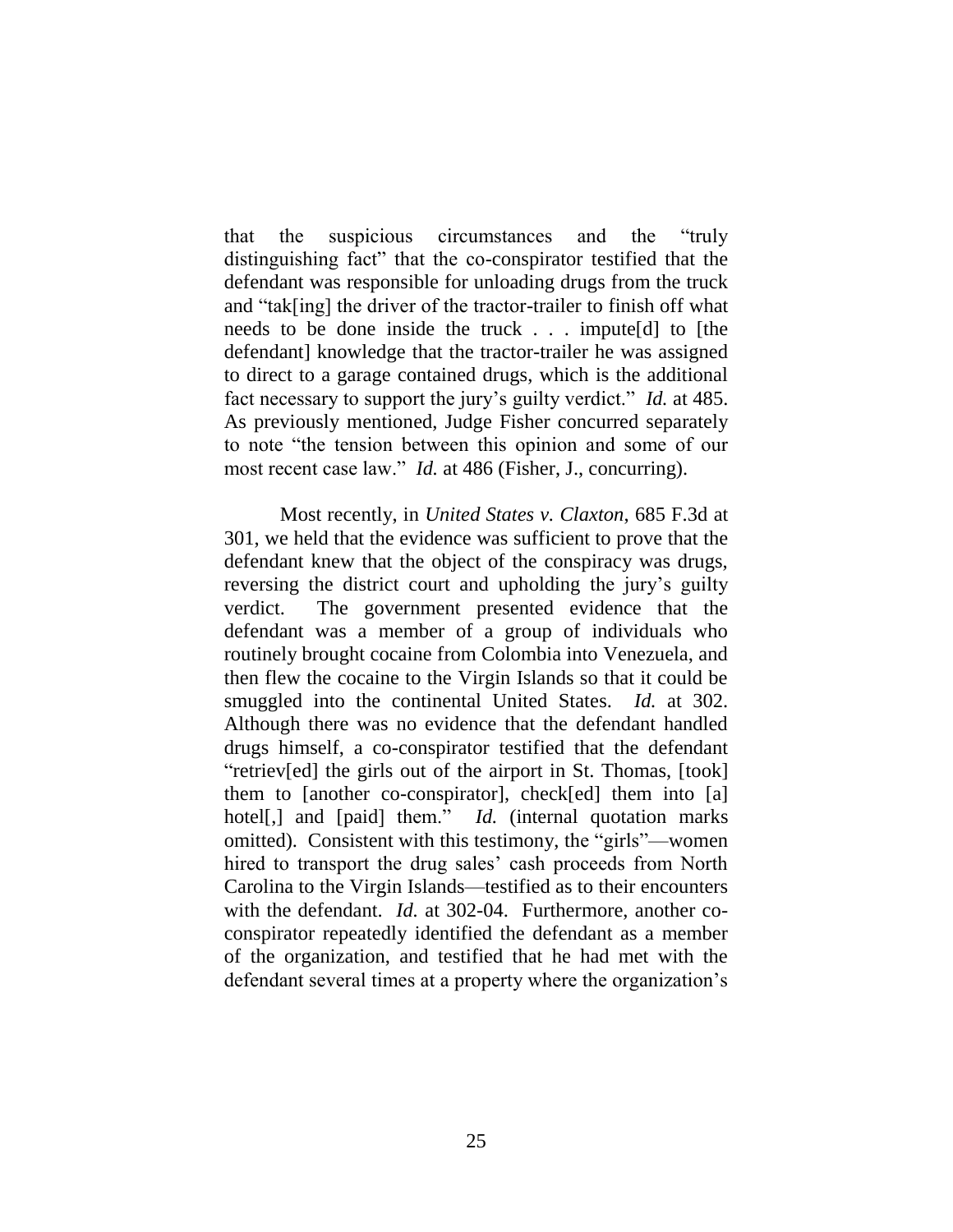cocaine was stored and where members of the organization talked about drug activities. *Id.* at 304.

A divided panel concluded that "the evidence, as a whole, permits . . . a finding [of knowledge of the conspiratorial object] because [the defendant] was expressly identified as a member of the conspiracy, repeatedly took actions to further its ends, and had a close and repeated association with its members and facilities." *Id.* at 309. We held that although the co-conspirator testimony in this case was different from that offered in *Boria*, the jury reasonably inferred that the defendant knew the object of the conspiracy given the totality of the evidence. *Id.* at 312. Although a jury *could have* concluded that the defendant simply kept bad company, we determined that we were bound by the jury's determination that the defendant knew what he was involved in, as long as it was not irrational. *Id.*<sup>10</sup>

In his dissenting opinion, Judge Cowen attempted to reconcile our precedent regarding the sufficiency of the evidence in drug conspiracy cases. He observed that "an examination of our precedent" suggested that "an inference of knowledge can be drawn from the . . . identification as a 'member of the organization,' only when dominion and control over the contraband is inherent to the role that the defendant agreed to perform." *Id.* at 314 (Cowen, J., dissenting). Judge Cowen also believed that the majority's reliance on the "totality of the circumstances" was

 $\overline{a}$ 

<sup>10</sup> We see the majority opinion in *Claxton* as perhaps presaging today's ruling, as the majority there grappled with the quantum of evidence and concluded that, given the totality of the circumstances, the jury verdict should stand.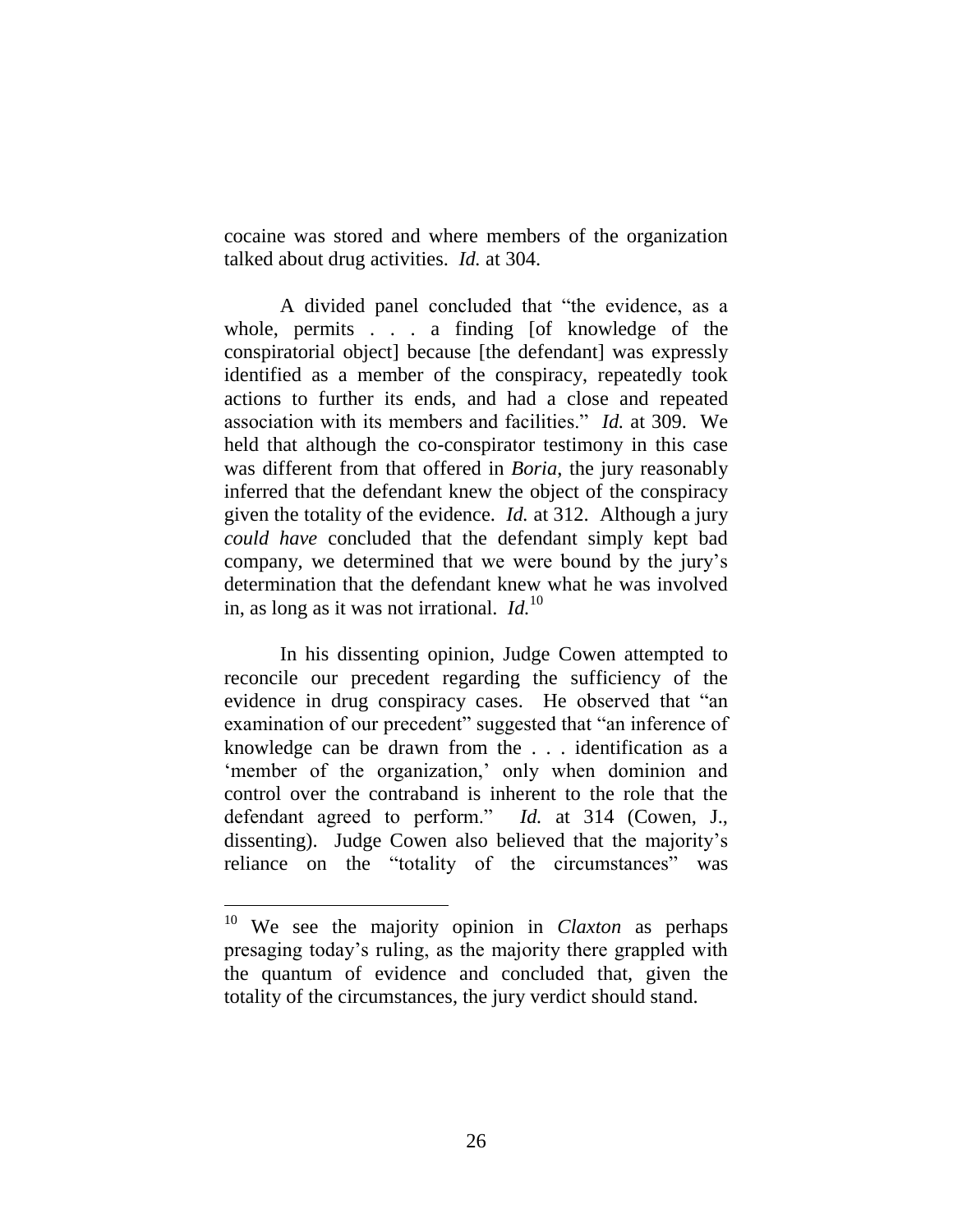inconsistent with our precedent because the "totality of the circumstances" analysis in our prior cases "relied on a specific piece of additional evidence to support an inference of knowledge of the conspiracy's object." *Id.* at 318. He further opined that acquittal was required because the evidence "equally support[ed] the inference drawn by the majority—[the defendant's] knowledge of drugs—and an inference that [he] had knowledge that the conspiracy's object was weapons or some other contraband." *Id.* at 315. Thus, because the "additional" evidence required by our case law was lacking, he concluded that the verdict should not stand. *Id.* at 318.

#### B.

In looking back at these cases, our analysis has too often been more akin to ad hoc second-guessing the juries' verdicts than exercising a review function based on sufficiency of the evidence.

We have set forth the appropriate standard in a sufficiency of the evidence challenge many times. We "review the record in the light most favorable to the prosecution to determine whether any rational trier of fact could have found proof of guilt[] beyond a reasonable doubt." *Brodie*, 403 F.3d at 133 (internal quotation marks and citation omitted). Under this particularly deferential standard, we "must be ever vigilant . . . not to usurp the role of the jury by weighing credibility and assigning weight to the evidence, or by substituting [our] judgment for that of the jury." *Id.* Furthermore, "we review the evidence as a whole, not in isolation, and ask whether it is strong enough for a rational trier of fact to find guilt beyond a reasonable doubt." *Boria*,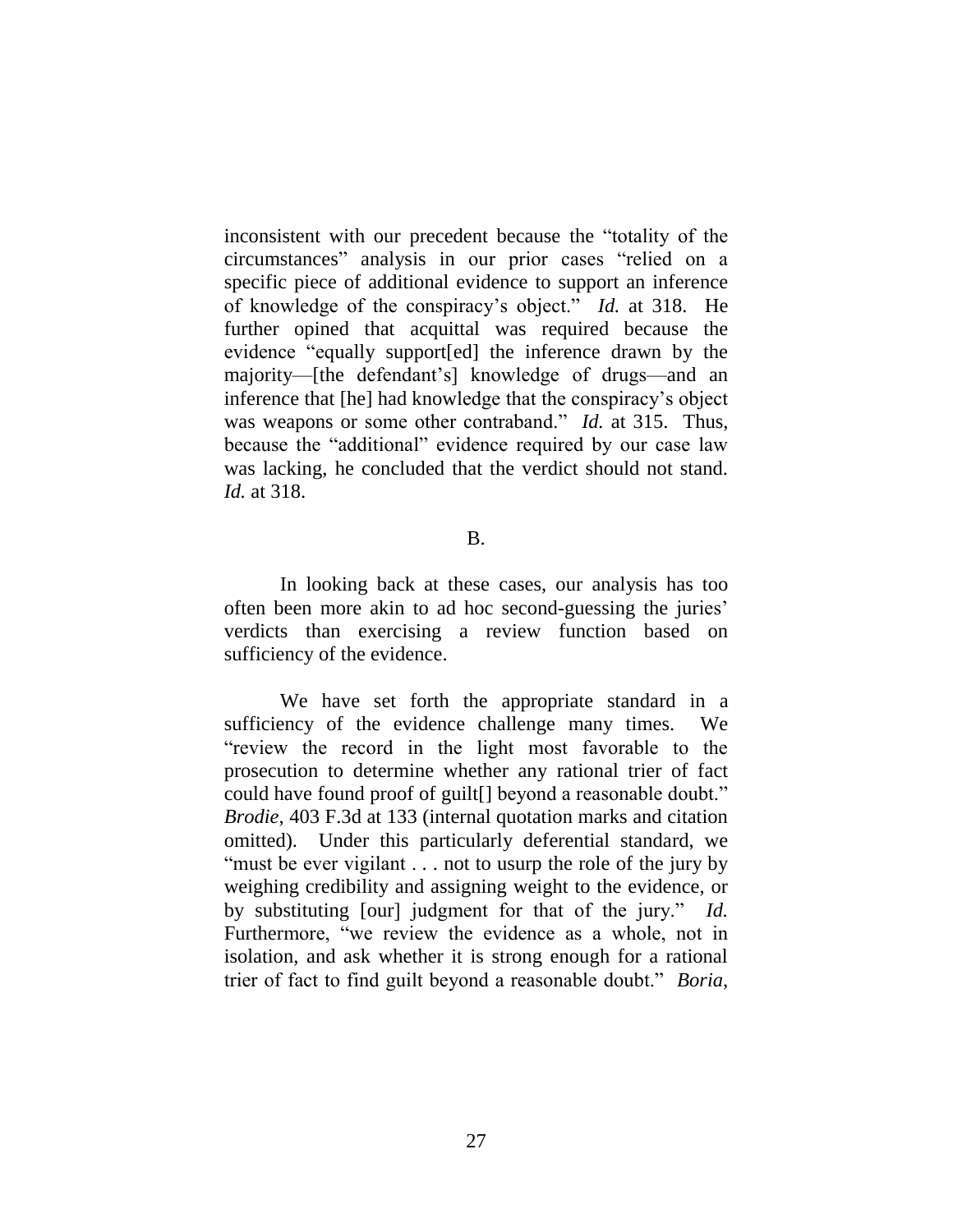592 F.3d at 480. We must sustain the jury's verdict "if there is substantial evidence, viewed in the light most favorable to the government, to uphold the jury's decision." *United States v. Gambone*, 314 F.3d 163, 170 (3d Cir. 2003) (internal quotation marks omitted).

However, in this particular area—drug conspiracy cases—it appears that we have examined sufficiency by looking at the evidence under a microscope. In all other areas, our review for sufficiency is, as noted above, highly deferential, and we will overturn a verdict only "if no reasonable juror could accept the evidence as sufficient to support the conclusion of the defendant's guilt beyond a reasonable doubt." *Coleman*, 811 F.2d at 807 (quoting *United States v. Campbell*, 702 F.2d 262, 264 (D.C. Cir. 1983)); *see also United States v. Kemp*, 500 F.3d 257, 293 (3d Cir. 2007) (upholding the jury verdict in a public corruption case and noting that "'[t]here is no requirement . . . that the inference drawn by the jury be the only inference possible or that the government's evidence foreclose every possible innocent explanation'" (quoting *Iafelice*, 978 F.2d at 97 n.3)); *Brodie*, 403 F.3d at 126 (reversing the district court's grant of defendant's motion for acquittal in a case in which the defendant was convicted of violating the American-Cuban embargo by conspiring to trade with Cuba).

That deference is warranted because we trust jurors to judge the evidence, and we instruct them as to all aspects of their decision making. Jurors are instructed extensively as to what evidence they can consider, how to consider it, and how to assess the credibility of witnesses, as well as the relevant legal principles. We trust that they follow these instructions. *See, e.g.*, *United States v. Sussman*, 709 F.3d 155, 180 (3d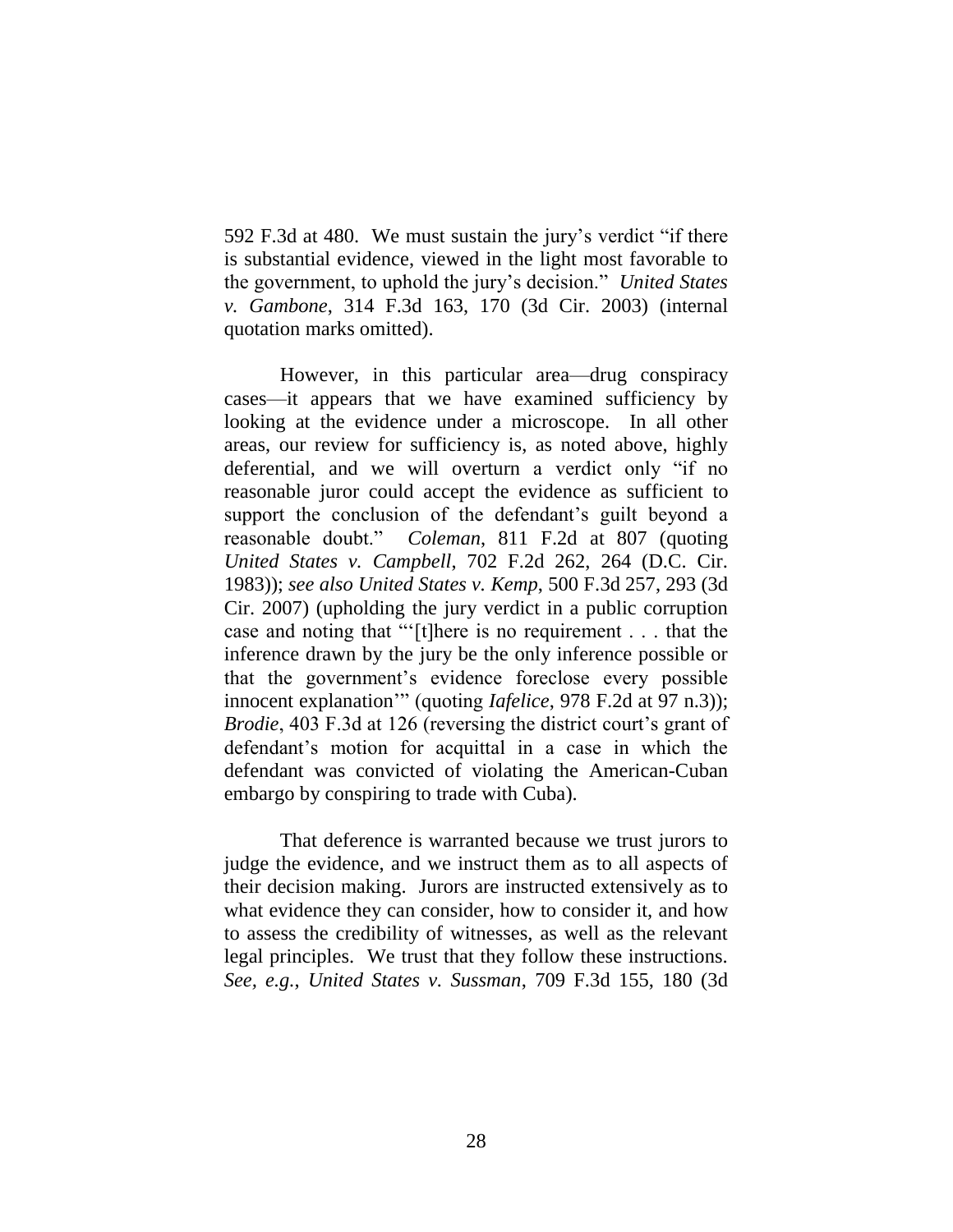Cir. 2013) ("[T]he law presumes that jurors, conscious of the gravity of their task, attend closely the particular language of the trial court's instructions in a criminal case and strive to understand, make sense of, and follow the instructions given them." (internal quotation marks omitted)). Yet, in most of the cases discussed above, we have not trusted the jurors. Indeed, we have second-guessed them, acting not merely as the thirteenth juror, but as the decisive vote on the jury. Too often, we failed to ask whether any reasonable juror could conclude that the defendant knew the transaction involved drugs; instead, we reassessed the evidence independently. Had we asked the appropriate question—"whether . . . *any* rational trier of fact could have found the essential elements of the crime beyond a reasonable doubt"—we now believe the answer in most, if not all, of those cases would have been "yes." *Jackson*, 443 U.S. at 319 (emphasis in original).

The confusion generated by the inconsistent results in our case law has worked to bedevil not only those adducing the evidence—the prosecution—but also those who are called upon to assess the evidence after the fact—namely, district court judges. Thus, we take this opportunity to clarify the appropriate standard to apply in reviewing a sufficiency of the evidence challenge in drug conspiracy cases. The district court—and we—are not to act as a thirteenth juror. Instead, the jury's verdict must be assessed from the perspective of a reasonable juror, and the verdict must be upheld as long as it does not "fall below the threshold of bare rationality." *Coleman v. Johnson*, 132 S. Ct. 2060, 2065 (2012) ("The jury in this case was convinced, and the only question under *Jackson* [*v. Virginia*] is whether that finding was so insupportable as to fall below the threshold of bare rationality.").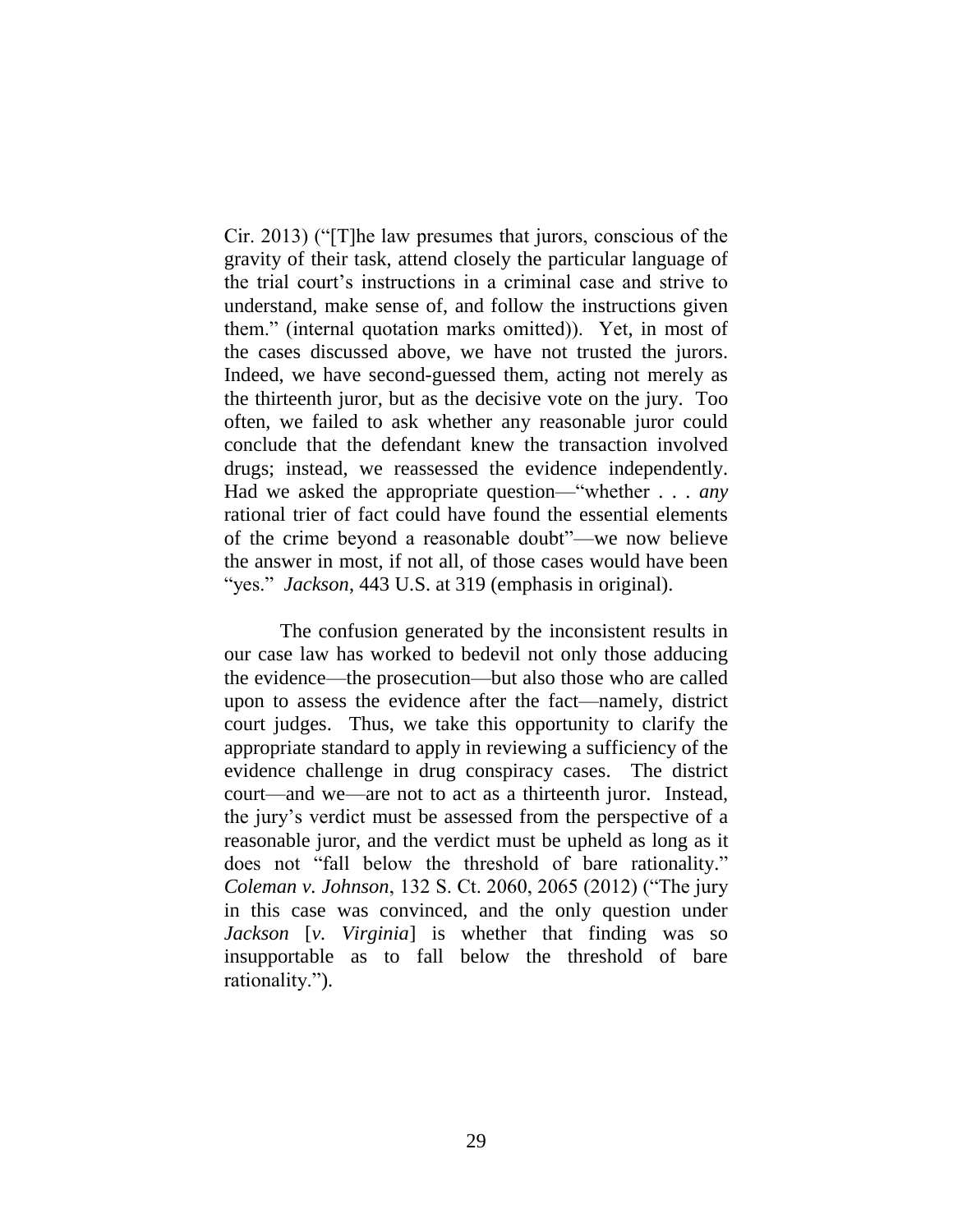Furthermore, we take this opportunity to clarify that, although the prosecution must prove the defendant's knowledge of the conspiracy's specific objective, that knowledge need not be proven by direct evidence. To the contrary, "[i]t is not unusual that the government will not have direct evidence. Knowledge is often proven by circumstances. A case can be built against the defendant grain-by-grain until the scale finally tips." *Iafelice*, 978 F.2d at 98. Again, jurors are routinely instructed that their verdict can be supported by direct or circumstantial evidence, and reasonable inferences can be drawn from both types of evidence.

With this in mind, we specifically disavow the reasoning we previously embraced—that the jury's verdict could not stand when the evidence was as consistent with contraband other than controlled substances, even though a jury could rationally conclude that the defendant knew the subject of the conspiracy was drugs. We specifically disavow our concern in *Wexler*, for instance, that "[t]he evidence is just as consistent, for example, with a conspiracy to transport stolen goods, an entirely different crime." 838 F.2d at 92. While evidence proffered at trial may be consistent with multiple possibilities, our role as a reviewing court is to uphold the jury verdict—and not to usurp the role of the jury—as long as it passes the "bare rationality" test. Reversing the jury's conclusion simply because another inference is possible—or even equally plausible—is inconsistent with the proper inquiry for review of sufficiency of the evidence challenges, which is that "'[t]he evidence does not need to be inconsistent with every conclusion save that of guilt if it does establish a case from which the jury can find the defendant guilty beyond a reasonable doubt.'"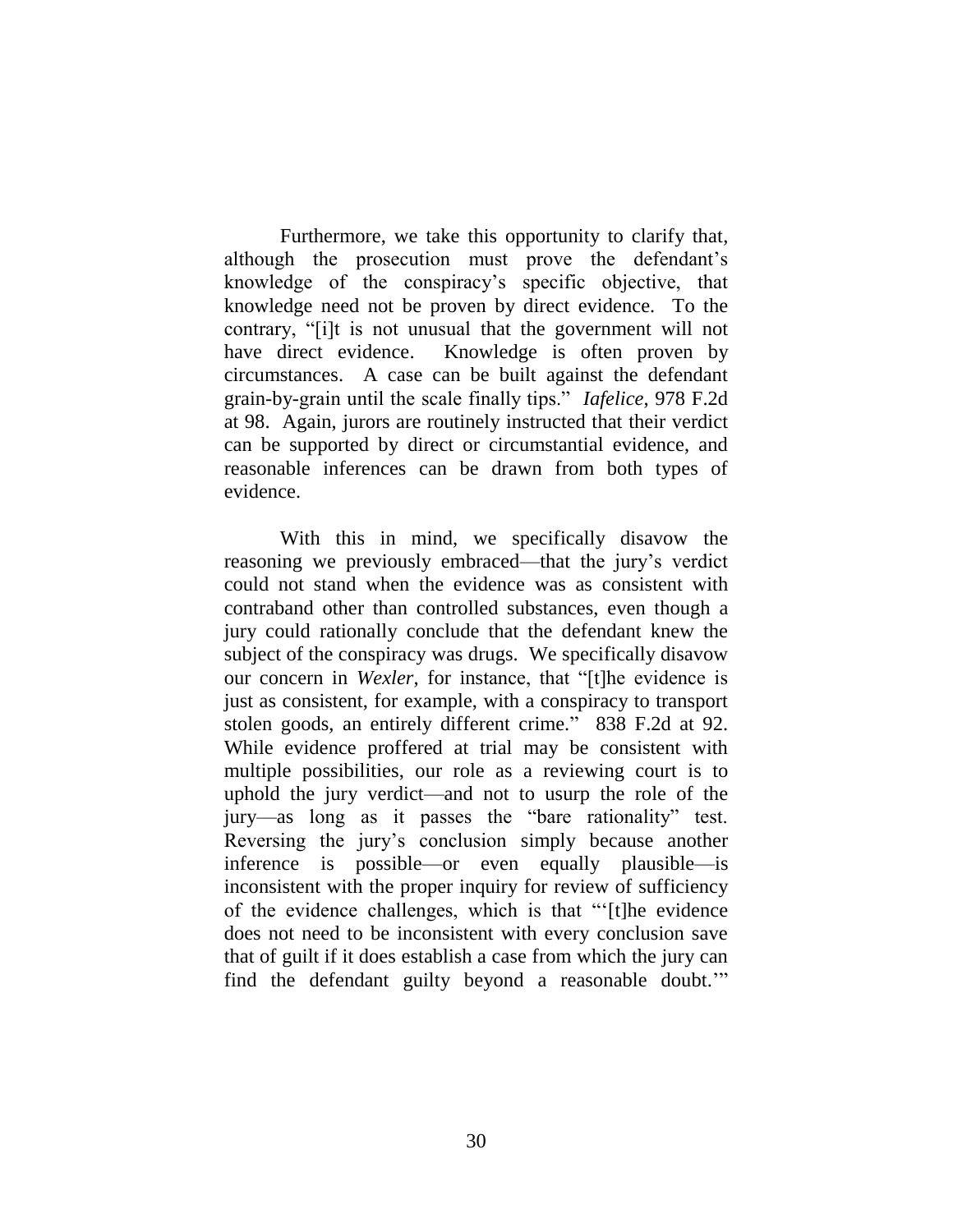*United States v. Cooper*, 567 F.2d 252, 254 (3d Cir. 1977) (quoting *United States v. Allard*, 240 F.2d 840, 841 (3d Cir. 1957)). It is up to the jury—not the district court judge or our Court—to examine the evidence and draw inferences. Unless the jury's conclusion is irrational, it must be upheld. In our role as reviewers, we must resist the urge to hypothetically insert ourselves into the jury room for deliberations.

Of course, a finding as to a defendant's knowledge is a fact-specific inquiry, and we cannot prescribe a specific formula as to what conduct or evidence is sufficient to infer knowledge. Indeed, no one factor is dispositive, and the jury is carefully instructed as to how it must view the evidence in a given case. As we stated in *United States v. Cooper*, "'[t]he question is whether all the pieces of evidence against the defendant, taken together, make a strong enough case to let a jury find him guilty beyond a reasonable doubt.'" 567 F.2d at 254 (quoting *Allard*, 240 F.2d at 841). Nothing "additional" in the way of evidence as to knowledge is required.

In reiterating this deferential standard, we are aligning ourselves with the majority of our sister circuits, from whom we had previously parted ways. In *Boria*, we specifically noted in a footnote that most other courts of appeals do not "adhere to our strict approach to sufficiency in drug conspiracy cases." 592 F.3d at 481 n.9.<sup>11</sup> Our approach has

 $11$  Indeed we contrasted the approaches of the Fifth, Sixth, Seventh, and Tenth Circuits with that of the Second and District of Columbia Circuits. *See Boria*, 592 F.3d at 481 n.9 (comparing the approaches of different courts with respect to sufficiency of the evidence challenges in drug conspiracy cases). *But see Sliwo*, 620 at 635 n.3 (citing *Wexler* in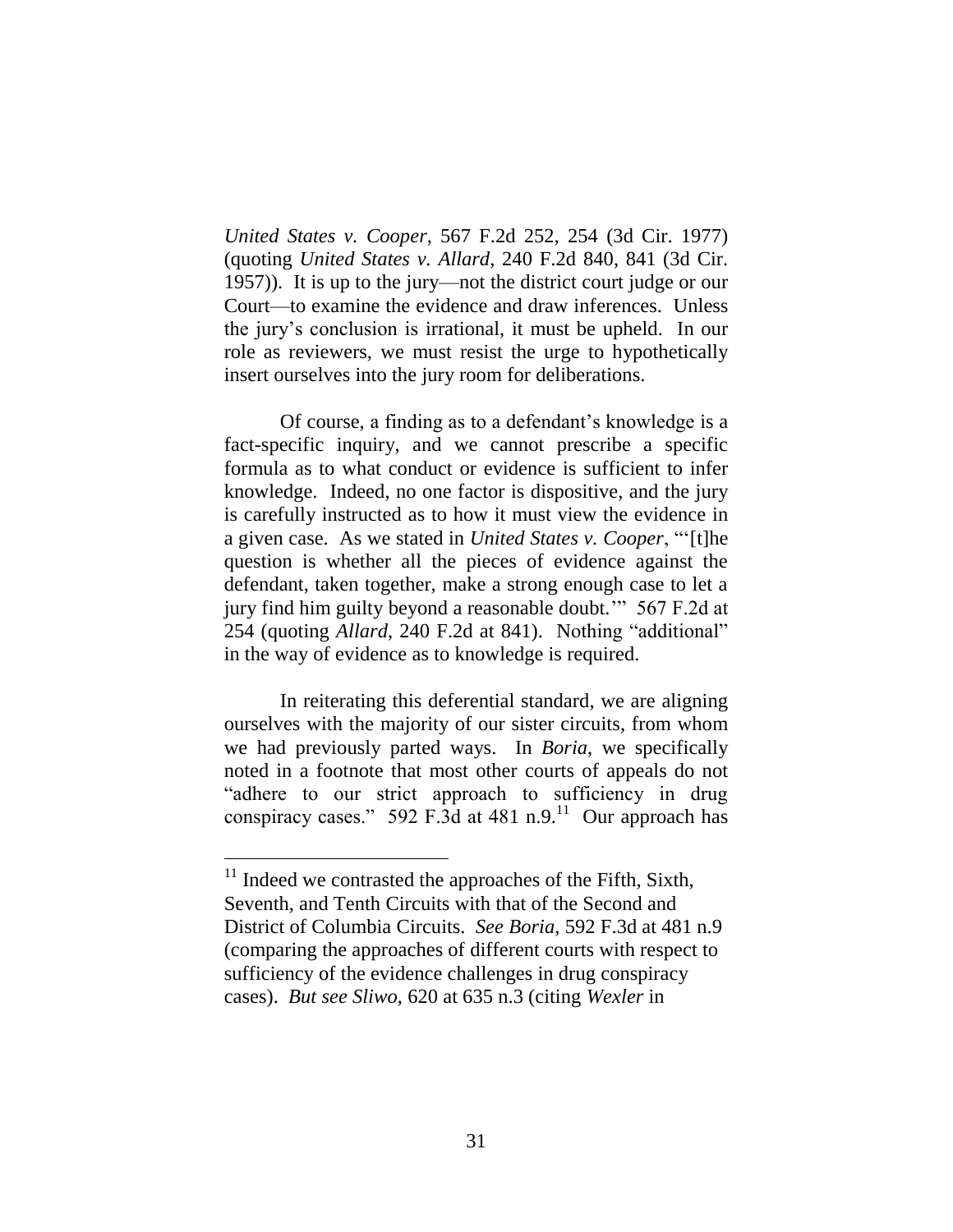been criticized, and as discussed above, this "strict approach" has taken us away from the application of the appropriate standard in sufficiency challenges. *See, e.g.*, *Sliwo*, 620 F.3d at 641 n.3 (Katz, J., dissenting) ("Application of *Wexler* in the Third Circuit has led to . . . peculiar results. For example, it has led Third Circuit panels to undertake detailed, thirteenth juror-type analyses of the sufficiency of the evidence at trial, in spite of the deferential standard of review that ordinarily applies in such cases."); *see also* Lipschutz, *supra*, at 510-13 (discussing cases from other circuits, which "demonstrate that the Third Circuit is enigmatic in its willingness to overturn jury verdicts in conspiracy and aiding and abetting controlled substances cases based on sufficiency of evidence challenges").

#### C.

Applying our newly reestablished standard to the case before us, we conclude that the jury's verdict did not "fall below the threshold of bare rationality." *Coleman*, 132 S. Ct. at 2065. It should therefore be reinstated.

Viewing the evidence in the light most favorable to the government, as we must, the jury could have reasonably concluded that Caraballo-Rodriguez knew that he was involved in an illegal venture. Moreover, looking at the evidence that the jury considered, it is clear that it was not irrational for the jury to infer that Caraballo-Rodriguez knew—or was willfully blind to the fact—that the illegal venture involved transporting drugs.

 $\overline{a}$ 

reversing a jury's verdict and the district court's denial of the defendant's motion for acquittal).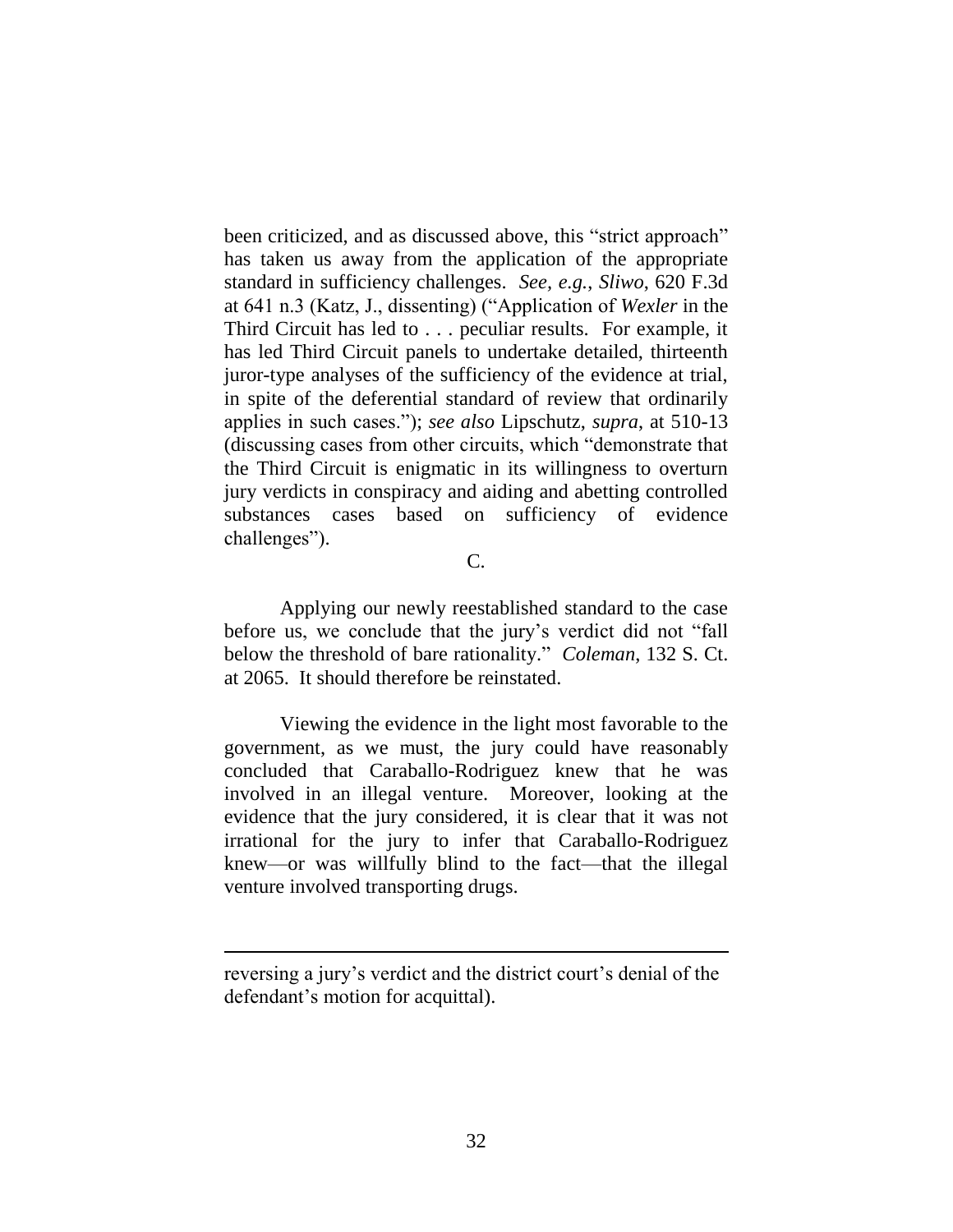The evidence introduced at trial established that Caraballo-Rodriguez traveled from Puerto Rico to Philadelphia with a small overnight bag and only \$33, for the sole purpose of taking two suitcases that he had not checked and did not belong to him off the baggage conveyor and putting those suitcases into a waiting vehicle. From this, the jury could have easily concluded that he knew that was involved in an illegal venture.

Furthermore, a rational jury could have inferred that Caraballo-Rodriguez knew that the object of the venture was transporting drugs. Deya-Diaz testified that he made arrangements with Domi to be paid \$5,000 to pick up suitcases that he did not check. Given that Deya-Diaz and Caraballo-Rodriguez had nearly identical phone records and took the same trip, a rational jury could have inferred that Caraballo-Rodriguez had the same arrangement. From that, a rational jury could have inferred that Caraballo-Rodriguez knew that he was being paid such a sum to transport a controlled substance. *Cf. United States v. Caminos*, 770 F.2d 361, 366 (3d Cir. 1985) (holding that an inference of deliberate ignorance was warranted when the defendant was offered over \$1,000 to deliver a \$60 wood carving that contained cocaine).

The evidence also suggested that Caraballo-Rodriguez was trusted to be alone with several million dollars worth of cocaine. When Deya-Diaz and Cordero walked to the parking garage, they left Caraballo-Rodriguez at the baggage carousel to pick up the two suitcases by himself. Based on that, the jury could have inferred that Caraballo-Rodriguez was not a "blind mule." As Agent Basewitz's expert testimony suggested, although drug traffickers generally do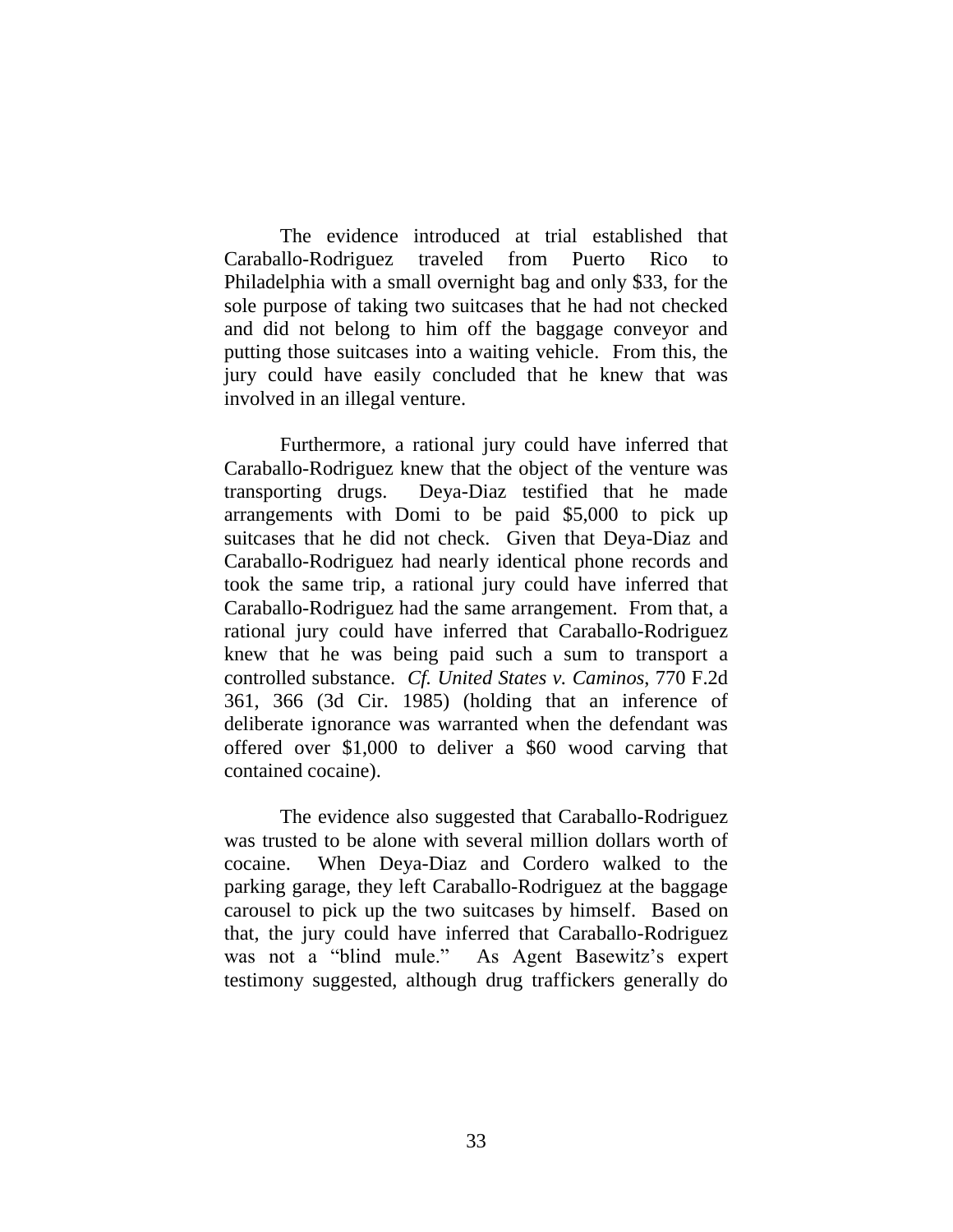not explicitly tell couriers what they are carrying, they do not typically trust valuable cargo to an unknowing dupe.<sup>12</sup>

Additionally, according to Deya-Diaz's testimony, as soon as he picked up the suitcases and felt their significant weight, he surmised that they contained drugs. A rational jury could have inferred the same knowledge on the part of Caraballo-Rodriguez. Despite the fact that no DEA agent saw Caraballo-Rodriguez specifically put the suitcases into the Suburban, it would be rational for the jury to infer that Caraballo-Rodriguez also experienced the weight of the suitcases since he was responsible for taking the suitcases from the baggage conveyor to the car. The District Court noted that Deya-Diaz had a history of transporting cash, and because he had previously felt the weight of suitcases full of cash, he knew that the heavier suitcases in this case did not contain cash, and therefore "common sense" told him they contained drugs. Although there was no evidence that Caraballo-Rodriguez had served as a courier before, it was not unreasonable for the jury to find that Caraballo-Rodriguez would have believed that the suitcases contained drugs once he picked them up. Indeed, given the totality of the evidence and surrounding suspicious circumstances, a rational jury could have inferred that "common sense" would suggest to anyone that two suitcases, each weighing at least 12 kilograms, contained drugs and not currency.

The jury certainly could have drawn other inferences. But that is not the issue. Rather, looking at "the evidence as a

 $\overline{a}$ 

The jury heard Agent Basewitz's testimony, to which Caraballo-Rodriguez did not object. This testimony was admitted and therefore must be considered as part of the entire record. *Boria*, 592 F.3d at 480.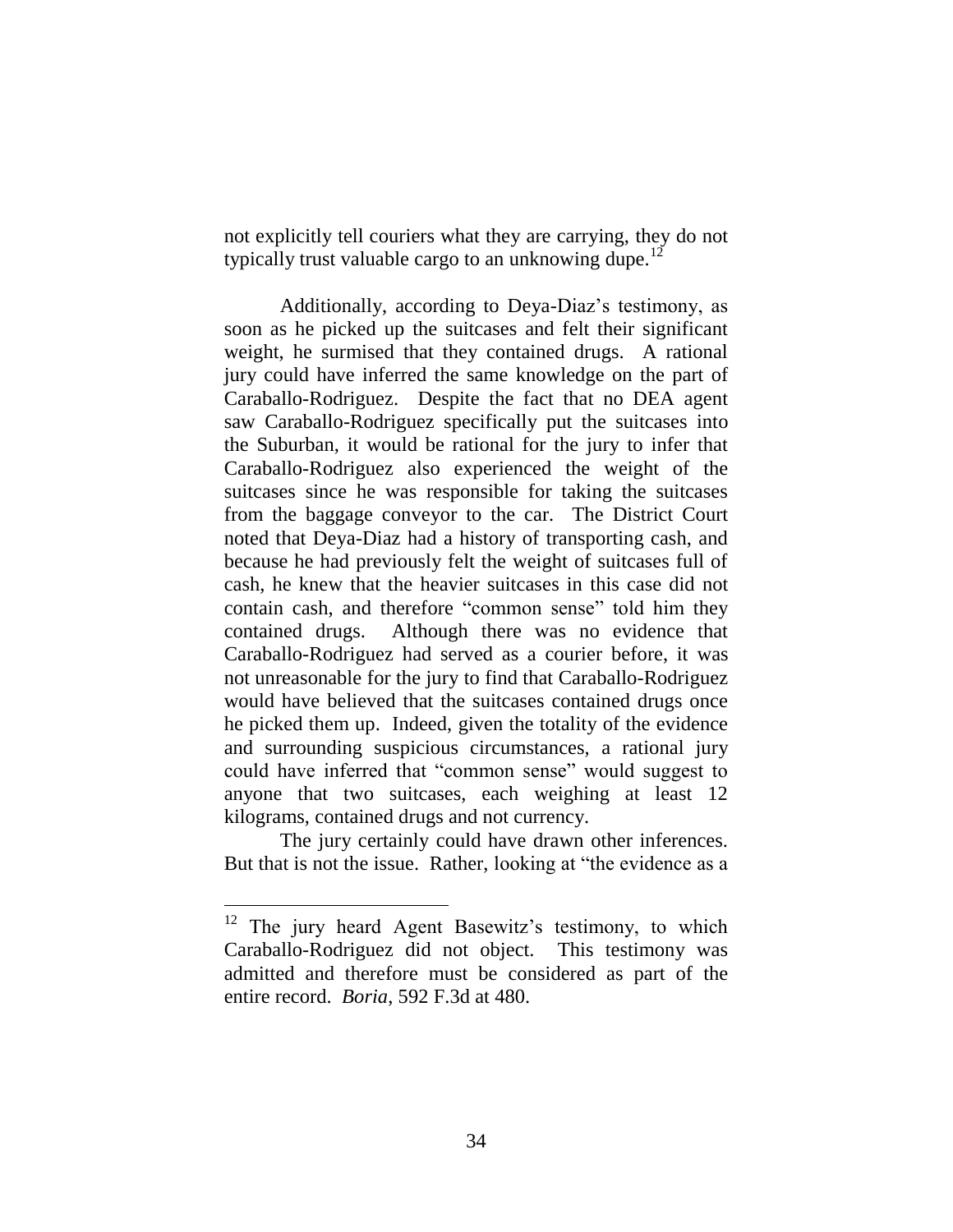whole, not in isolation," there is enough evidence to support the jury's inference of knowledge. *Boria*, 592 F.3d at 480. The combination of Caraballo-Rodriguez's travel plans, Deya-Diaz's testimony, the phone records, Agent Basewitz's expert testimony, and the jury's own common sense accumulated "grain-by-grain" until the jury could rationally decide that "the scale finally tip[ped]." *Iafelice*, 978 F.2d at 98. This quantum of evidence provided a sufficient foundation for the jury to rationally conclude beyond a reasonable doubt that Caraballo-Rodriguez knew that the object of the conspiracy was a controlled substance. Although perhaps none of that evidence standing alone could have supported the jury's inference of knowledge, looking at the record as a whole, the jury's conclusion was not irrational. As discussed above, it is not the business of a reviewing court to play the role of an extra juror in assessing all the possible inferences that *could be* drawn.

Moreover, the jury received a willful blindness instruction, which permitted it to infer knowledge if the evidence showed that "the defendant . . . was subjectively aware of the high probability of the fact in question, and not merely that a reasonable man would have been aware of the probability." *Caminos*, 770 F.2d at 365. Given the evidence discussed above, the jury certainly could have reasonably inferred that Caraballo-Rodriguez was aware of the "high probability" that he was transporting a controlled substance.

## **IV.**

Our opinions with respect to sufficiency of the evidence challenges in drug conspiracy cases have not always provided the government, defendants, or judges with clear